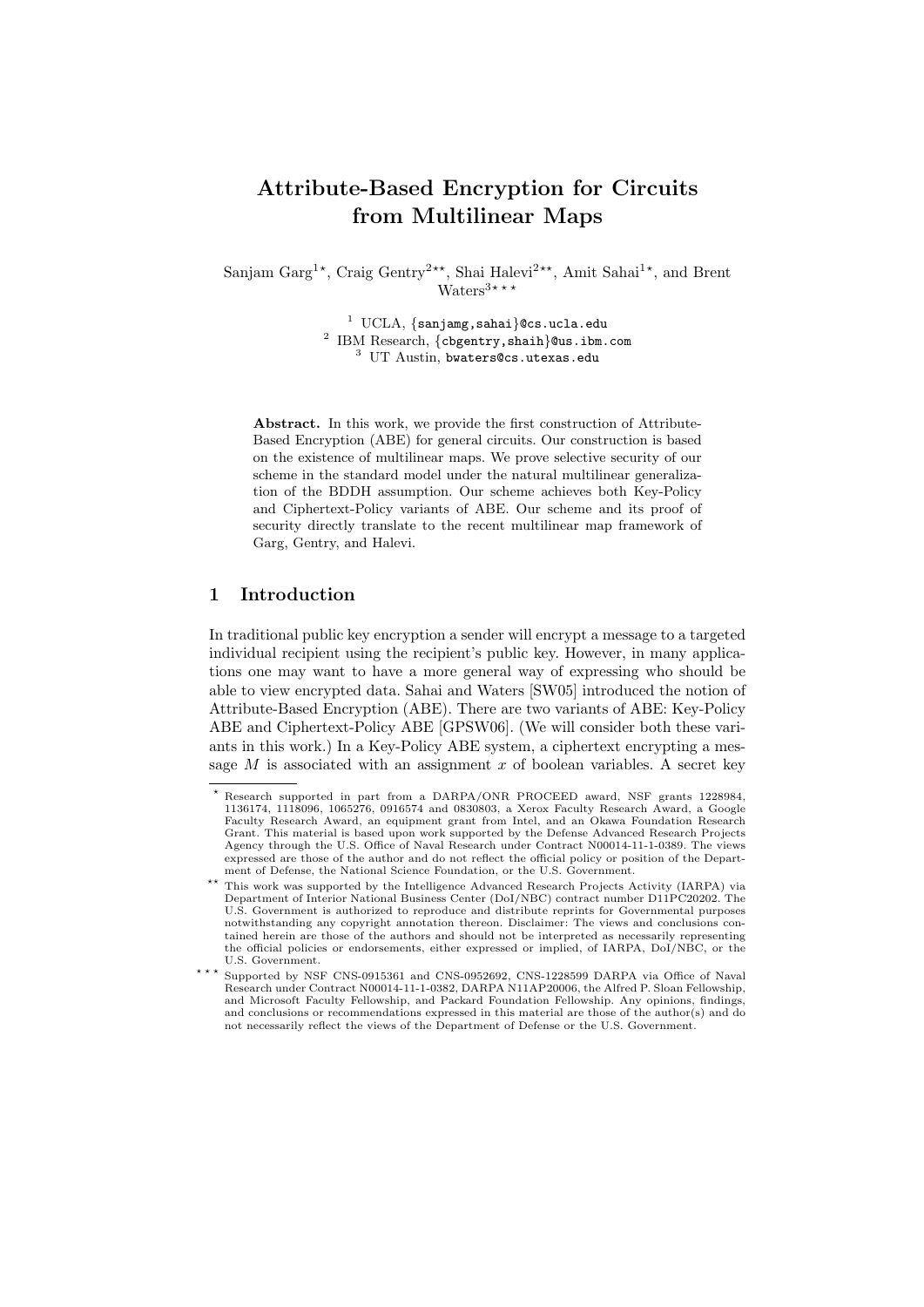$SK$  is issued by an authority and is associated with a boolean function  $f$  chosen from some class of allowable functions  $\mathcal{F}$ . A user with a secret key for f can decrypt a ciphertext associated with x, if and only if  $f(x) = 1$ .

Since the introduction of ABE there have been advances in multiple directions. These include: new proof techniques to achieve adaptive security  $[LOS<sup>+</sup>10$ , OT10, LW12], decentralizing trust among multiple authorities [Cha07, CC09, LW11], and applications to outsourcing computation [PRV12].

However, the central challenge of expanding the class of allowable boolean functions  $\mathcal F$  has been very resistant to attack. Viewed in terms of circuit classes, the work of Goyal et al [GPSW06] achieved the best result until now; their construction achieved security essentially for circuits in the complexity class  $NC<sup>1</sup>$ . This is the class of circuits with depth  $log n$ , or equivalently, the class of functions representable by polynomial-size boolean formulas. Achieving ABE for general circuits is arguably the central open direction in this area<sup>4</sup>.

Difficulties in achieving Circuit ABE and the Backtracking Attack. To understand why achieving ABE for general circuits has remained a difficult problem, it is instructive to examine the mechanisms of existing constructions based on bilinear maps. Intuitively, a bilinear map allows one to decrypt using group elements as keys (or key components) as opposed to exponents. By handing out a secret key that consists of group elements, an authority is able to computationally hide some secrets embedded in that key from the key holder herself. In contrast, if a secret key consists of exponents in  $\mathbb{Z}_p$  for a prime order group p, as in say an ElGamal type system, then the key holder or collusion of key holders can solve for these secrets using algebra. This computational hiding in bilinear map based systems allows an authority to personalize keys to a user and prevent collusion attacks, which are the central threat.

Using GPSW [GPSW06] as a canonical example we illustrate some of the main principles of decryption. In their system, private keys consist of bilinear group elements for a group of prime order  $p$  and are associated with random values  $r_y \in \mathbb{Z}_p$  for each leaf node y in the boolean formula f. A ciphertext encrypted to descriptor x has randomness  $s \in \mathbb{Z}_p$ . The decryption algorithm begins by applying a pairing operation to each "satisfied" leaf node and obtains  $e(g, g)^{r_y s}$  for each satisfied node y. From this point onward decryption consists solely of finding if there is a linear combination (in the exponent) of the  $r_y$  values that can lead to computing  $e(g, g)^{\alpha s}$ , which will be the "blinding factor" hiding the message M. (The variable  $e(g, g)^\alpha$  is defined in the public parameters.) The decryption algorithm should be able to find such a linear combination only if  $f(x) = 1$ . Of particular note is that once the  $e(g, g)^{r_y s}$  values are computed the pairing operation plays no further role in decryption. Indeed, it cannot since it is intuitively "used up" on the initial step.

<sup>4</sup> We note that if collusions between secret key holders are bounded by a publicly known polynomially-bounded number in advance, then even stronger results are known [SS10, GVW12]. However, throughout this paper we will deal only with the original setting of ABE where unbounded collusions are allowed between adversarial users.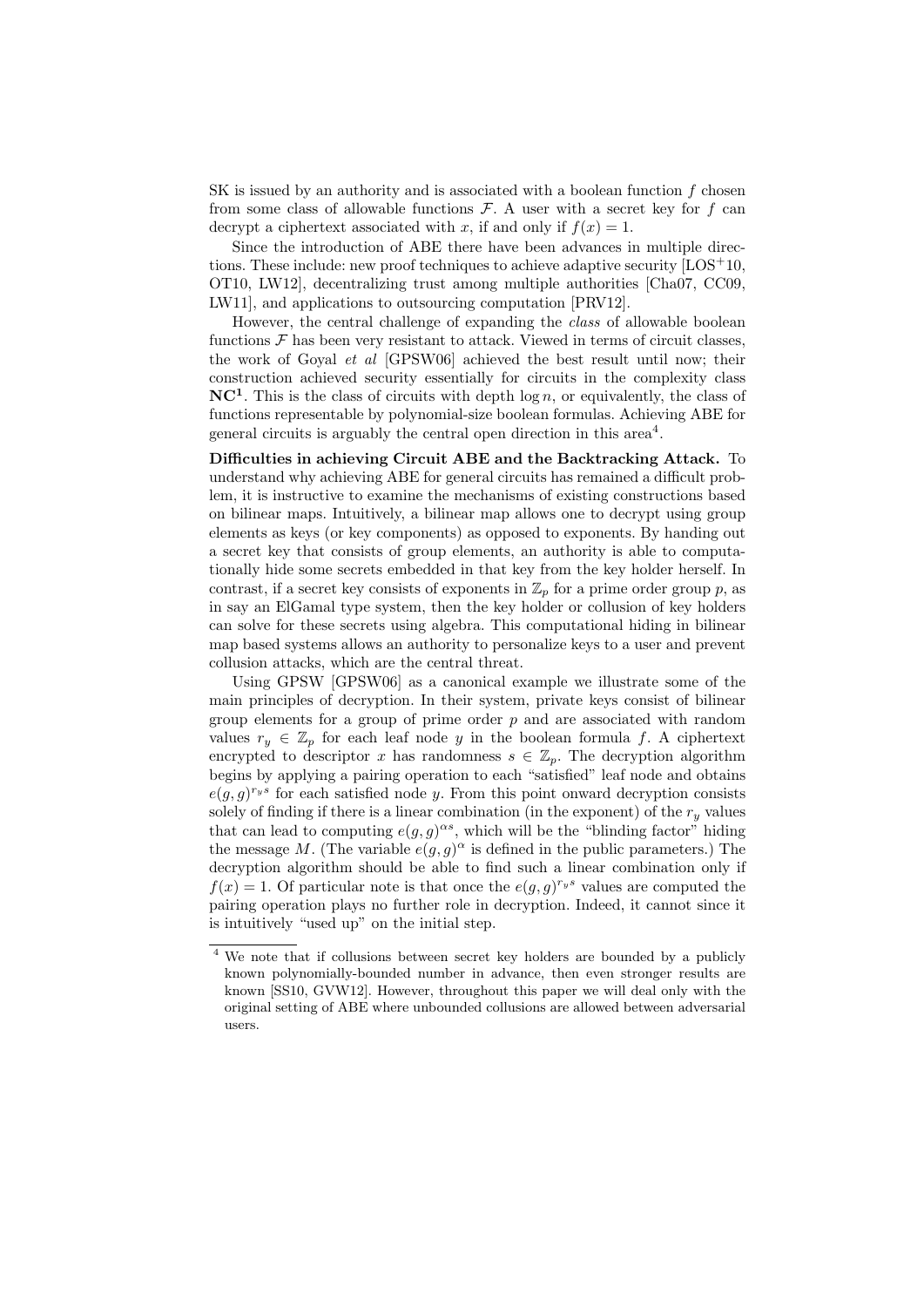Let's now take a closer look at how GPSW structures a private key for a given boolean formula. Suppose inside a particular boolean formula there exists an OR gate  $T$  that received inputs from gates  $A$  and  $B$ . Then the authority will associate gate T with a value  $r_T$  and gates A, B with values  $r_A = r_B = r_T$  to match the OR functionality. Now suppose that on a certain input assignment  $x$ that gate  $A$  evaluates to 1, but gate  $B$  evaluates to 0. The decryptor will then learn the "decryption value"  $e(g, g)^{s r_A}$  for gate A and can interpolate up by simply by noting that  $e(g,g)^{sr_T} = e(g,g)^{sr_A}$ . While this structure reflects an OR gate, it also has a critical side effect. The decryption algorithm also learns the decryption value  $e(g, g)^{s r_B}$  for gate B even though gate B evaluates to 0 on input  $x$ . We call such a discovery a backtracking attack.

Boolean formulas are circuits with fanout one. If the fanout is one, then the backtracking attack produces no ill effect since an attacker has nowhere else to go with this information that he has learned. However, suppose we wanted to extend this structure with circuits of fanout of two or more, and that gate  $B$  also fed into an AND gate  $R$ . In this case the backtracking attack would allow an attacker to act like  $B$  was satisfied in the formula even though it was not. This misrepresentation can then be propagated up a different path in the circuit due to the larger fanout. (Interestingly, this form of attack does not involve collusion with a second user.)

We believe that such backtracking attacks are the principle reason that the functionality of existing ABE systems has been limited to circuits of fanout one. Furthermore, we conjecture that since the pairing operation is used up in the initial step, that there is no black-box way of realizing general ABE for circuits from bilinear maps.

Our Results. We present a new methodology for constructing Attribute-Based Encryption systems for circuits of arbitrary fanout. Our method is described using multilinear maps. Cryptography with multilinear maps was first postulated by Boneh and Silverberg [BS02] where they discussed potential applications such as one round, n-way Diffie-Hellman key exchange. However, they also gave evidence that it might be difficult or not possible to find useful multilinear forms within the realm of algebraic geometry. For this reason there has existed a general reluctance among cryptographers to explore multilinear map constructions even though in some constructions such as the Boneh-Goh-Nissim [BGN05] slightly homomorphic encryption system, or the Boneh-Sahai-Waters [BSW06] Traitor Tracing scheme, there appears to exist direct generalizations of bilinear map solutions.

Very recently, Garg, Gentry, and Halvei [GGH13a] (see [GGH12b] for full version) announced a surprising result. Using ideal lattices they produced a candidate mechanism that would approximate or be the moral equivalent of multilinear maps for many applications. Speculative applications include translations of existing bilinear map constructions and direct generalizations as well as future applications. While the development and cryptanalysis of their tools is at a nascent stage, we believe that their result opens an exciting opportunity to study new constructions using a multilinear map abstraction. The promise of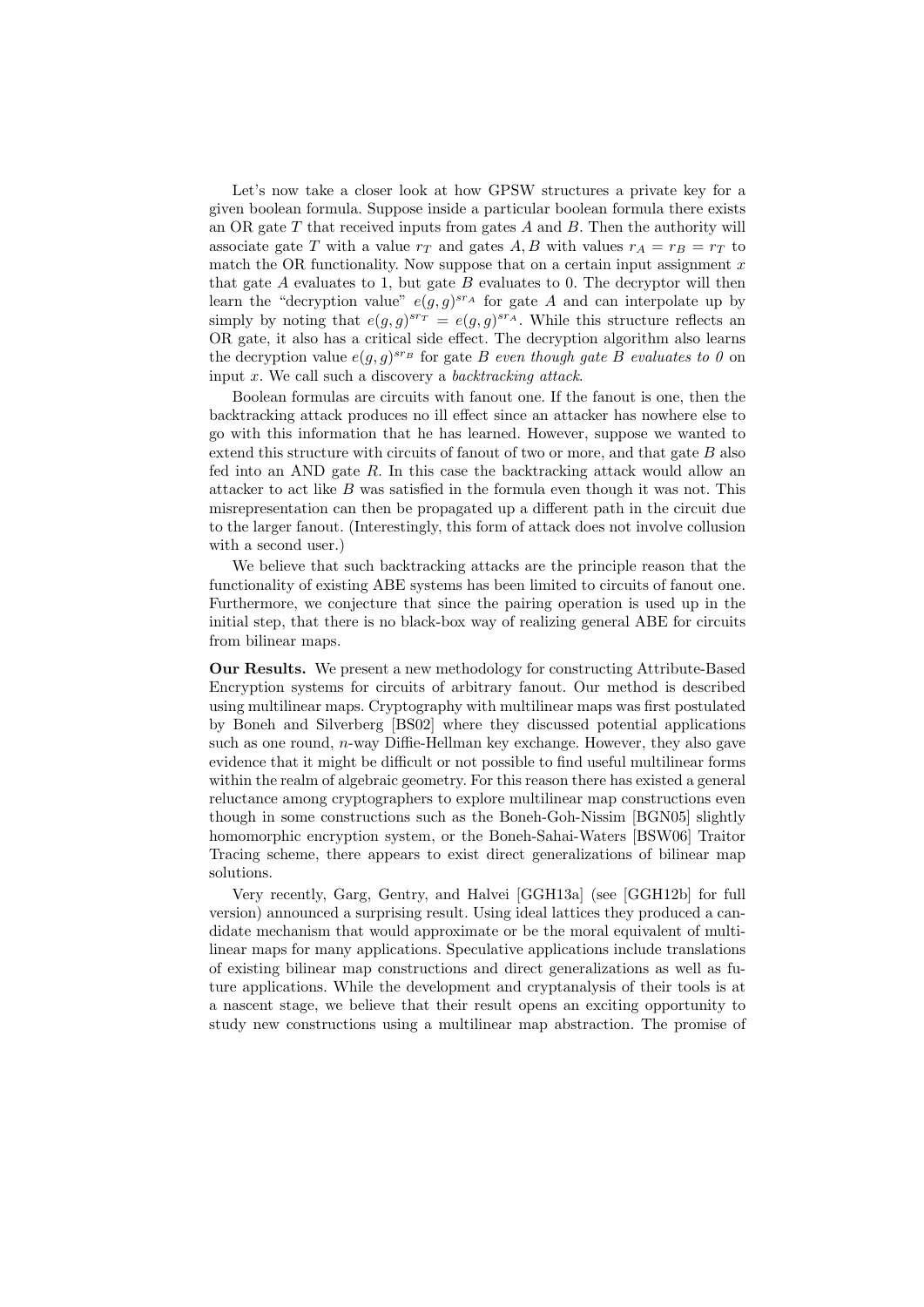these results is that such constructions can be brought over to their framework or a related future one. We believe that building ABE for circuits is one of the most exciting of these problems due to the challenges discussed above and that existing bilinear map constructions do not have a direct generalization.

Our circuit ABE construction and its proof of security directly translate to the framework of [GGH12b].

We construct an ABE system of the Key-Policy variety where ciphertext descriptors are an *n*-tuple x of boolean variables and keys are associated with boolean circuits of a max depth  $\ell$ , where both  $\ell$  and n are polynomially bounded and determined at the time of system setup. Our main construction exposition is for circuits that are layered (where gates at depth  $j$  get inputs from gates at depth j−1) and monotonic (consisting only of AND plus OR gates). Neither one of these impacts our general result as a generic circuit can be transformed into a layered one for the same function with a small amount of overhead. In addition, using De Morgan's law one can build a general circuit from a monotone circuit with negation only appearing at the input wires. We sketch this in Section 2. We finally note that using universal circuits we can realize "Ciphertext-Policy" style ABE systems for circuits.

We use a framework of leveled multilinear maps is that a party can call a group generator  $G(1^{\lambda}, k)$  to obtain a sequence of groups  $\boldsymbol{G} = (\mathbb{G}_1, \ldots, \mathbb{G}_k)$ each of large prime<sup>5</sup> order  $p > 2<sup>\lambda</sup>$  where each comes with a canonical generator  $g = g_1, \ldots, g_k$ . Slightly abusing notation, if  $i + j \leq k$  we can compute a bilinear map operation on  $g_i^a \in \mathbb{G}_i$ ,  $g_j^b \in \mathbb{G}_j$  as  $e(g_i^a, g_j^b) = g_{i+j}^{ab}$ . These maps can be seen as implementing multilinear maps<sup>6</sup>. It is the need to commit to a certain  $k$ value which will require the setup algorithm of our construction to commit to a maximum depth  $\ell = k - 1$ . We will prove security under a generalization of the decision BDH assumption that we call the decision k-multilinear assumption. Roughly, it states that given  $g, g^s, g^{c_1}, \ldots, g^{c_k}$  it is hard to distinguish  $T =$  $g_k^{s\prod_{j\in [1,k]}c_k}$  $\int_{k}^{s} \prod_{j\in[1,k]} c_k$  from a random element of  $\mathbb{G}_k$ .

Our Techniques. As discussed there is no apparent generalization of the GPSW methods for achieving ABE for general circuits. We develop new techniques with a focus on preventing the backtracking attacks we described above. Intuitively, we describe our techniques as "move forward and shift"; this replaces and subsumes the linear interpolation method of GPSW decryption. In particular, our schemes do not rely on any sophisticated linear secret sharing schemes, as was done by GPSW.

<sup>5</sup> We stress that our techniques do not rely on the groups being of prime order; we only need that certain randomization properties hold in a statistical sense (which hold perfectly over groups of prime order). Therefore, our techniques generalize to other algebraic settings.

<sup>&</sup>lt;sup>6</sup> We technically consider the existence of a set of bilinear maps  $\{e_{i,j} : \mathbb{G}_i \times \mathbb{G}_j \to \mathbb{G}_j\}$  $\mathbb{G}_{i+j} | i, j \geq 1; i+j \leq k$ , but will often abuse notation for ease of exposition.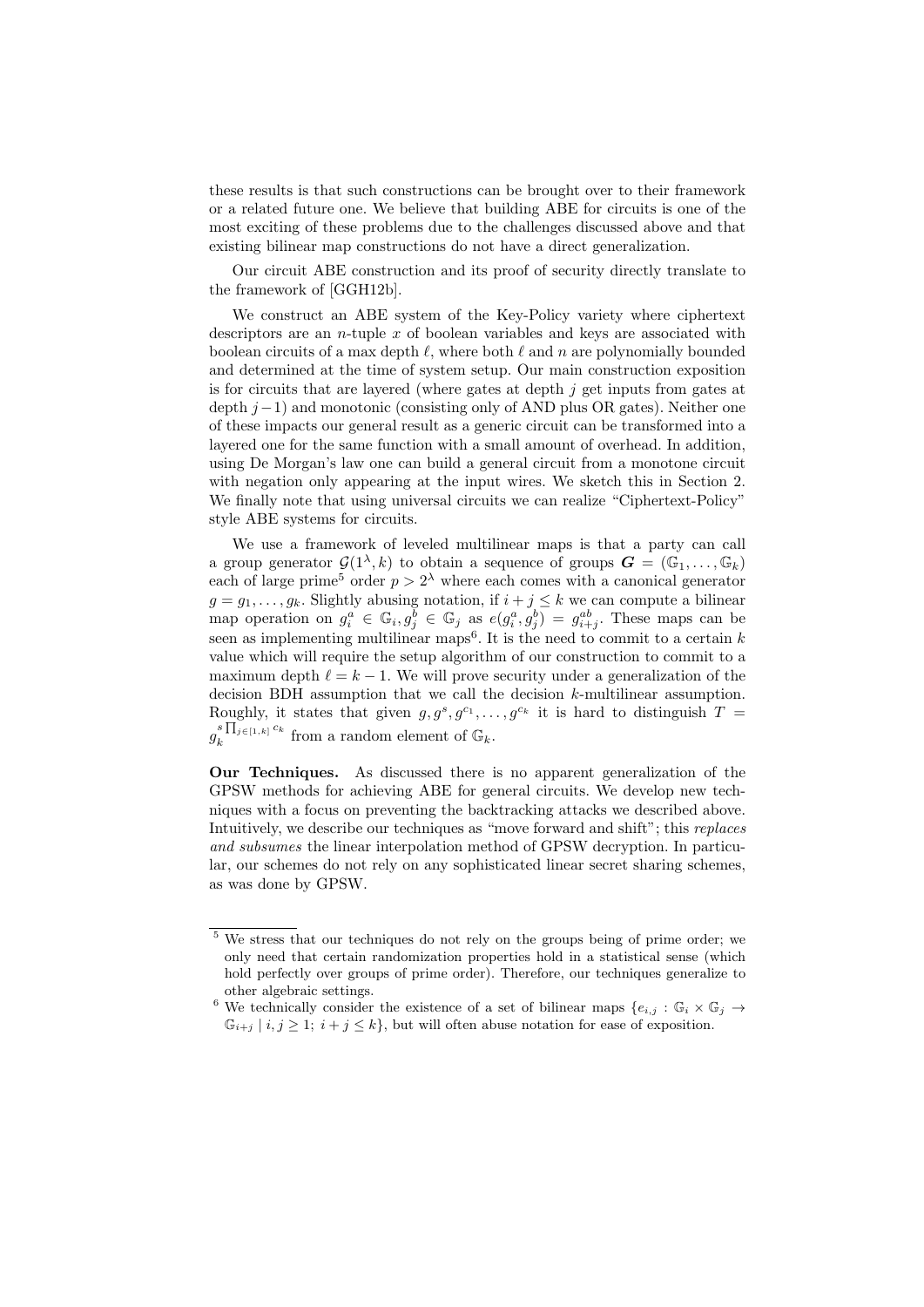Consider a private key for a given monotonic<sup>7</sup> circuit f with max depth  $\ell$ that works over a group sequence  $(\mathbb{G}_1, \ldots, \mathbb{G}_k)$ . Each wire w in f is associated by the authority with a random value  $r_w \in \mathbb{Z}_p$ . A ciphertext for descriptor x will be associated with randomness  $s \in \mathbb{Z}_p$ . A user should with secret key for f should be able to decrypt if and only if  $f(x) = 1$ .

The decryption algorithm works by computing  $g_{j+1}^{sr_w}$  for each wire w in the circuit that evaluates to 1 on input x. If the wire is  $\vec{0}$ , the decryptor should not be able to obtain this value. Decryption works from the bottom up. For each input wire w at depth 1, we compute  $g_2^{sr_w}$  using a very similar mechanism to GPSW.

We now turn our attention to OR gates to illustrate how we prevent backtracking attacks. Suppose wire  $w$  is the output of an OR gate with input wires  $A(w)$ ,  $B(w)$  at depth j. Furthermore, suppose on a given input x the wire  $A(w)$ evaluates to true and  $B(w)$  to false so that the decryptor has  $g_j^{s r_{A(w)}}$ , but not  $g_j^{sr_{B(w)}}$ . The private key components associated with wire w are:

$$
g^{a_w},\ g^{b_w},\ g^{r_w-a_w\cdot r_{A(w)}},\ g^{r_w-b_w\cdot r_{B(w)}}
$$

for random  $a_w, b_w$ . To move decryption onward the algorithm first computes

$$
e(g^{a_w}, g_j^{s r_{A(w)}}) = g_{j+1}^{s a_w r_{A(w)}}.
$$

This is the move forward step. Then it computes

$$
e\left(g^s,g^{r_w-a_w\cdot r_{A(w)}}_j\right)=g^{s(r_w-a_w r_{A(w)})}_{j+1}.
$$

This is the shift step. Multiplying these together gives the desired term  $g_{j+1}^{sr_w}$ .

Let's examine backtracking attacks in this context. Recall that the attacker's goal is to compute  $g_j^{sr_{B(w)}}$  even though wire  $B(w)$  is 0, and propagate this forward. From the output term and the fourth key component the attacker can actually inverse the shift process on the B side and obtain  $g_{j+1}^{sb_w r_{B(w)}}$ . However, since the map e works only in the "forward" direction, it is not possible to invert the move forward step and complete the attack. The crux of our security lies in this idea.

The AND gate mechanism has a similar shift and move forward structure, but requires both inputs for decryption. If this process is applied iteratively to an output gate  $\tilde{w}$ , then one obtains  $g_k^{sr_{\tilde{w}}}$ . A final header portion of the key and decryption mechanism is used to obtain the message. This portion is similar to prior work.

#### 1.1 Other Related Work

Other recent functionality in a similar vain to ABE includes spatial encryption [Ham11] and regular language functionality [Wat12]. Neither of these seem

<sup>7</sup> Recall that assuming that the circuit is monotonic is without loss of generality. Our method also applies to general circuits that involve negations. See Section 2.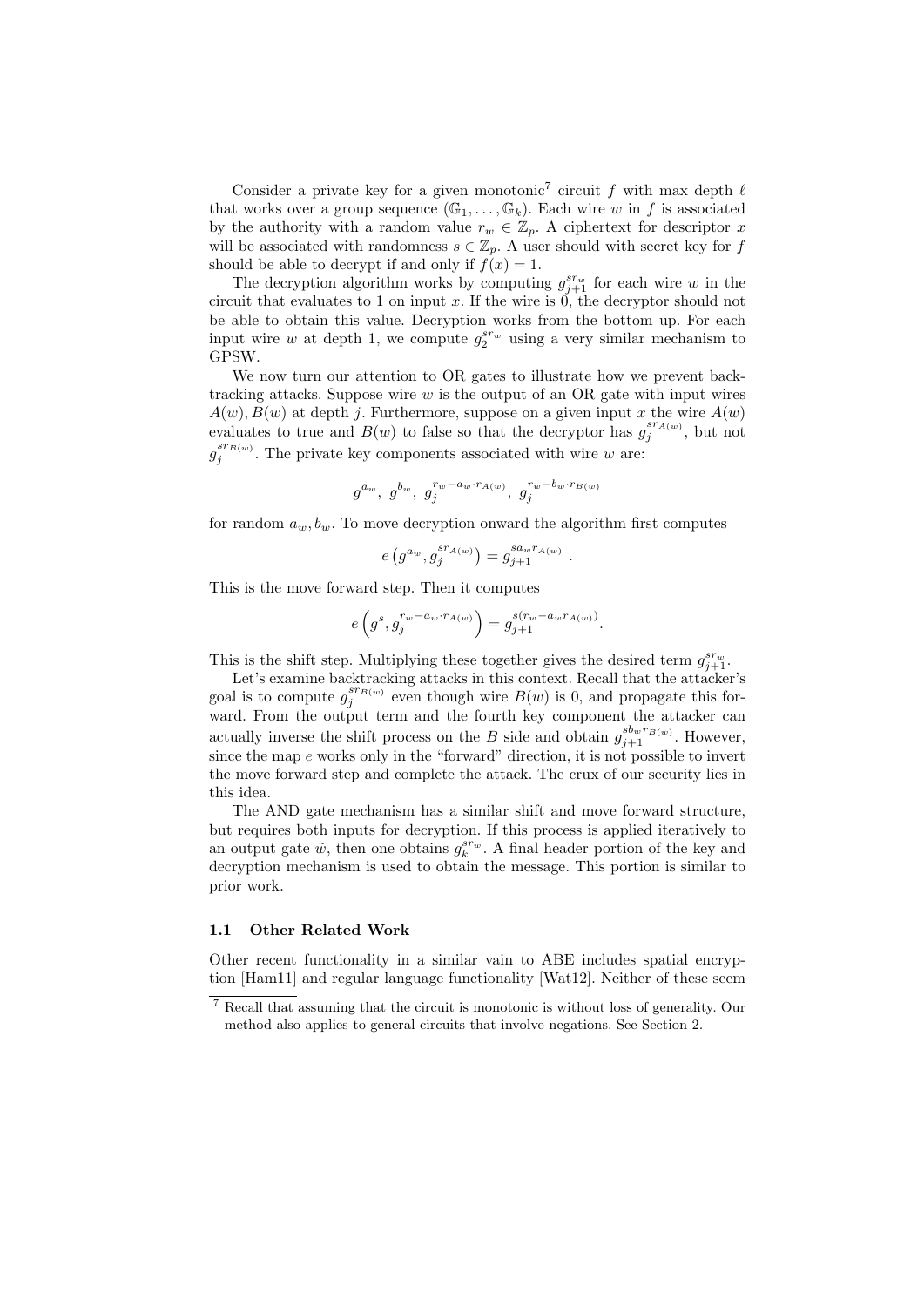to point to a path for achieving the general case of circuits. Indeed, [Wat12] argues that backtracking attacks are the reason that the constructions can only support Deterministic Finitie Automata and not Nondeterministic Finite Automata.

An interesting challenge going forward is whether new techniques can be applied to the general case of functional encryption [SW08, BSW11]. In this setting we would like to hide the input  $x$  as well as the message. So far the strongest functionality in this setting has been the inner product functionality of Katz, Sahai, and Waters [KSW08] and different variants of this [OT12].

There have been different lattice based constructions of IBE, HIBE, Fuzzy IBE, and ABE [CHKP10, ABB10, ABV+12, Boy13]. While the high level proof structures of these systems follow the earlier bilinear map counterparts closely, the analogies seem to break down at lower level mechanisms. For example, there is more asymmetry in the construction of keys and ciphertexts — in bilinear maps they were both bilinear group elements. Rothblum [Rot12] considers the problem of circular security from bit encryption systems from  $\ell$ -multilinear maps. He considers a different form than us where  $\ell$  group elements of different types are input at once to a multilinear map function. The assumption used is a variant of XDH.

Parno, Raykova and Vaikuntanathan [PRV12] note that delegation from ABE can be achieved from a system that is not collusion resistant, however, they were not able to leverage this to go beyond the boolean formulas of [GPSW06]. The fact that the backtracking attacks described above do not use collusion attacks, but are attacks within a key might help explain this. In our construction the size of group elements and computational cost of group operations grows with the sequence number  $k$  and thus the depth of the circuit. Using our system combined with the PRV techniques one can achieve delegated computation where the delegator's work grows only with the depth of the circuit and not the size of the circuit. Since the number of multilinear levels must be bounded at setup, it is not clear if our techniques can be used to improve ABE-type applications in the uniform setting [Wat12].

Concurrent Work. Concurrent to and independent of our work Gorbunov, Vaikuntanathan, and Wee  $[\text{GVW13}]$  achieve ABE for circuits<sup>8</sup>. One nice feature of their result is that they reduce security to the Learning with Errors (LWE) problem [Reg05]. Both our result and theirs has "succinct" ciphertexts in that the ciphertext size grows with the maximum depth of the circuits and not the size. Goldwasser, Kalai, Popa, Vaikuntanathan, and Zeldovich [GKP+13] show how to combine such an ABE with fully homomorphic encryption into a succinct single use functional encryption scheme. This in turn implies results for reusable Yao garbled circuits and other applications.

<sup>8</sup> Historical note: The present paper which merges [GGH12a] and [SW12] contains only a technical scheme and analysis already present in these works, with some additional elaboration. Thus the scheme and analysis presented here remains independent of [GVW13], and was developed concurrently to it.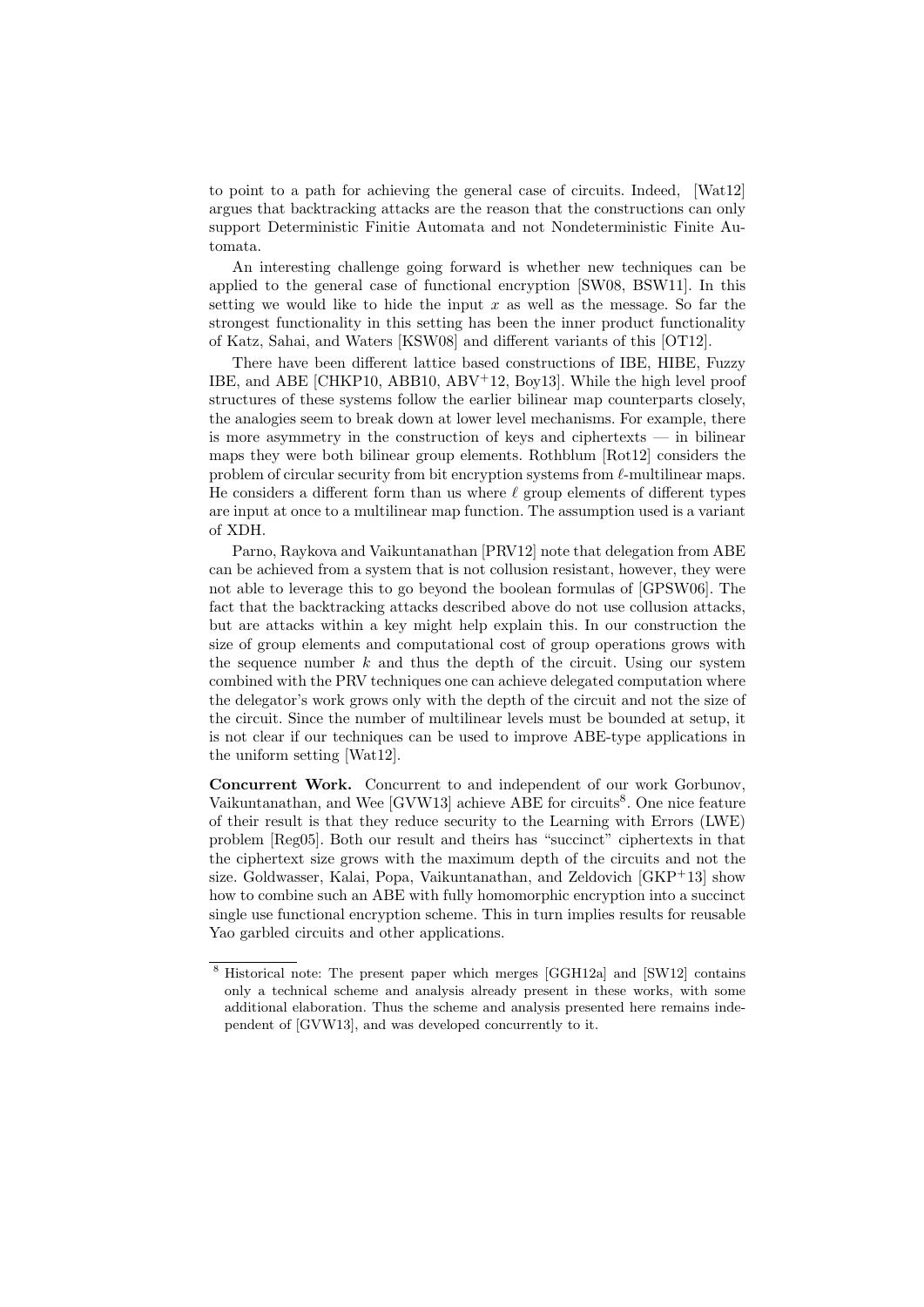Subsequent Work. Subsequent to our work Garg, Gentry, Sahai, and Waters [GGSW13] showed that a general primitive they termed witness encryption implies circuit ABE if we have witness indistinguishable proofs. Their techniques of moving from witness encryption to ABE are quite different from our direct construction. A drawback of using witness encryption is that current GGSW constructions rely on a different assumption for each NP instance.

### 1.2 Roadmap

We start by providing preliminary definition in Section 2. We give our construction based on (ideal) multilinear maps in Section 3 which is then translated to the GGH framework [GGH12b] in Section 4. We refer the reader to the full version [GGH+13b] for the proofs of security.

# 2 Preliminaries

In this section we provide some preliminaries. These include definition of ABE for circuits, discussion of monotone versus general circuits, our multilinear map convention and assumptions, and our circuit notation.

#### 2.1 Definitions for ABE for Circuits

We now give a formal definition of our Attribute-Based Encryption for circuits. Our security definition essentially follows [GPSW06] with the exception that access structures are circuits. Our definition is fit for bounded circuits.

**Setup**( $1^{\lambda}, n, \ell$ ) The setup algorithm takes as input the security parameter, the length n of input descriptors from the ciphertext and a bound  $\ell$  on the circuit depth. It outputs the public parameters PP and a master key MSK.

**Encrypt**(PP,  $x \in \{0,1\}^n$ , M) The encryption algorithm takes as input the public parameters PP, a bit string  $x \in \{0,1\}^n$  representing the assignment of boolean variables, and a message m. It outputs a ciphertext CT.

**Key Generation**(MSK,  $f = (n, q, A, B,$  GateType)) The key generation algorithm takes as input the master key MSK and a description of a circuit  $f$ , where the depth of f is at most  $\ell$ . The algorithm outputs a private key SK.

Decrypt(SK, CT). The decryption algorithm takes as input a secret key SK and ciphertext CT. The algorithm attempts to decrypt and outputs a message M if successful; otherwise, it outputs a special symbol  $\perp$ .

**Correctness** Consider all messages M, strings  $x \in \{0,1\}^n$ , and depth  $\ell$  circuits f where  $f(x) = 1$ . If  $\text{Encrupt}(PP, x, M) \rightarrow CT$  and  $\text{KeuGen}(MSK, f) \rightarrow$ SK where PP, MSK were generated from a call to the setup algorithm, then  $Decrypt(SK, CT) = M.$ 

Security Model for ABE for circuits. We now briefly describe our security model of selective security for ABE for general circuits. We refer the reader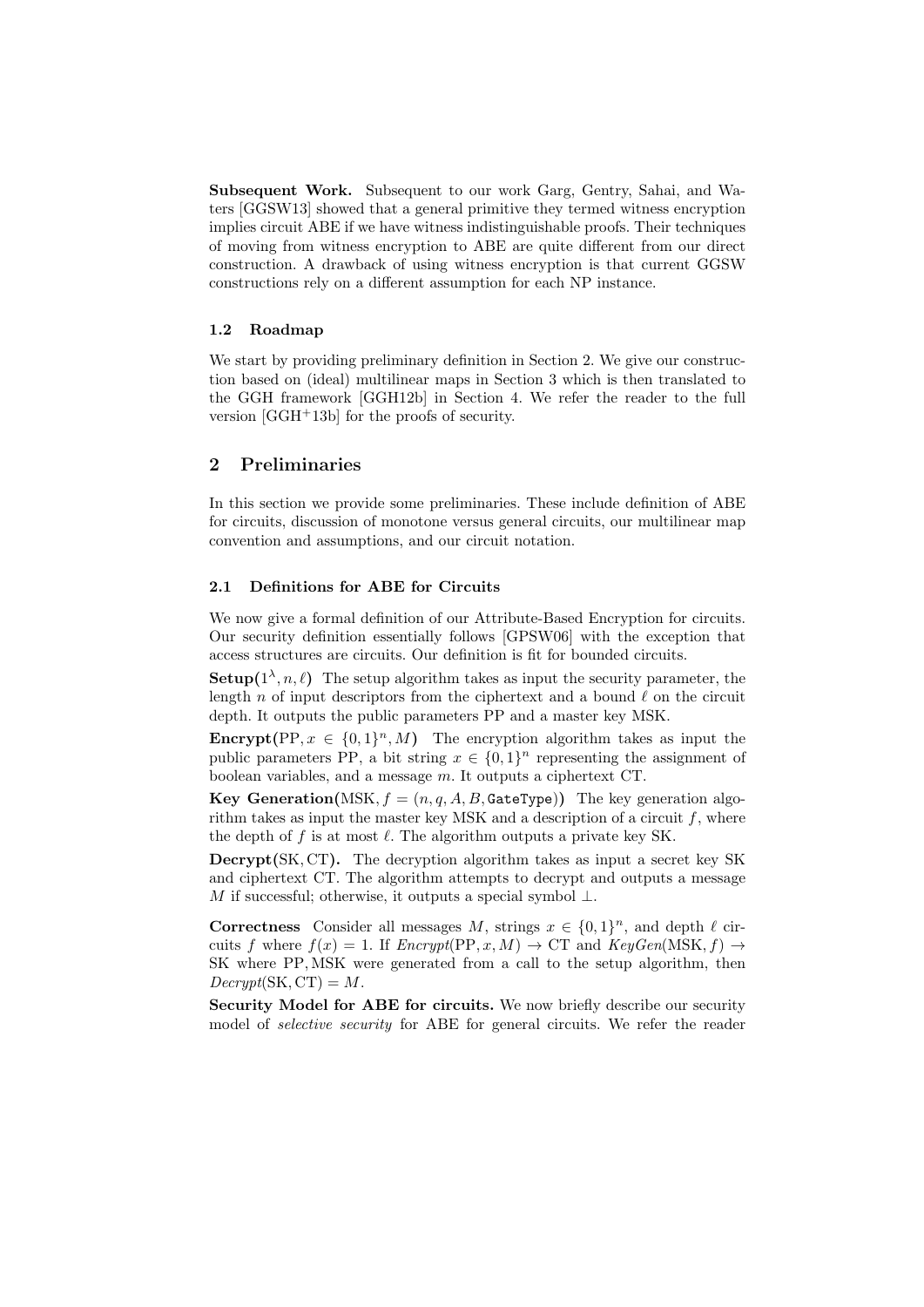to [GGH+13b] for a formal treatment. The selective security definition requires that the attacker first specifies the string  $x^*$  and later queries on multiple secret keys, but not ones that can trivially be used to decrypt a ciphertext encrypted under  $x^*$ . In particular the adversary can ask secret keys corresponding to any circuit f of his choice, such that  $f(x^*) = 0$ . The goal of the adversary is then to break semantic security of a challenge ciphertext encrypted under the string  $x^*$ .

#### 2.2 General Circuits vs. Monotone Circuits

We begin by observing that there is a folklore transformation that uses De Morgan's rule to transform any general Boolean circuit into an equivalent monotone Boolean circuit, with negation gates only allowed at the inputs. For completeness, we sketch the construction here.

Given a Boolean circuit C, consider the Boolean circuit  $\tilde{C}$  that computes the negation of  $C$ . Note that such a circuit can be generated by simply recursively applying De Morgan's rule to each gate of  $C$  starting at the output gate. The crucial property of this transformation is that in this circuit  $\tilde{C}$  each wire computes the negation of the corresponding original wire in C.

Now, we can construct a monotone circuit M by combining C and  $\tilde{C}$  as follows: take each negation gate inside  $C$ , eliminate it, and replace the output of the negation gate by the corresponding wire in  $\tilde{C}$ . Do the same for negation gates in  $\tilde{C}$ , using the wires from C. In the end, this will yield a monotone circuit  $M$  with negation gates remaining only at the input level, as desired. The size of  $M$  will be no more than twice the original size of  $C$ , and the depth of  $M$  will be identical to the depth of C, where depth is computed ignoring negation gates. The correctness of this transformation follows trivially from De Morgan's rule.

As a result, we can focus our attention on monotone circuits. Note that inputs to the circuit correspond to boolean variables  $x_i$ , and we can simply introduce explicit separate attributes corresponding to  $x_i = 0$  and  $x_i = 1$ . Honest encryptors are instructed to only set one of these two attributes for each variable  $x_i$ .

Because of this simple transformation, in the sequel we will only consider ABE for monotone circuits.

#### 2.3 Multilinear maps

We assume the existence of a group generator  $\mathcal{G}$ , which takes as input a security parameter  $n$  and a positive integer  $k$  to indicate the number of allowed pairing operations.  $\mathcal{G}(1^{\lambda}, k)$  outputs a sequence of groups  $\mathbb{G} = (\mathbb{G}_1, \ldots, \mathbb{G}_k)$  each of large prime order  $p > 2^{\lambda}$ . In addition, we let  $g_i$  be a canonical generator of  $\mathbb{G}_i$  (and is known from the group's description). We let  $q = q_1$ .

We assume the existence of a set of bilinear maps  $\{e_{i,j} : \mathbb{G}_i \times \mathbb{G}_j \to \mathbb{G}_{i+j} \mid i,j \geq j\}$ 1;  $i + j \leq k$ . The map  $e_{i,j}$  satisfies the following relation:

$$
e_{i,j}\left(g_i^a, g_j^b\right) = g_{i+j}^{ab} \; : \; \forall a, b \in \mathbb{Z}_p.
$$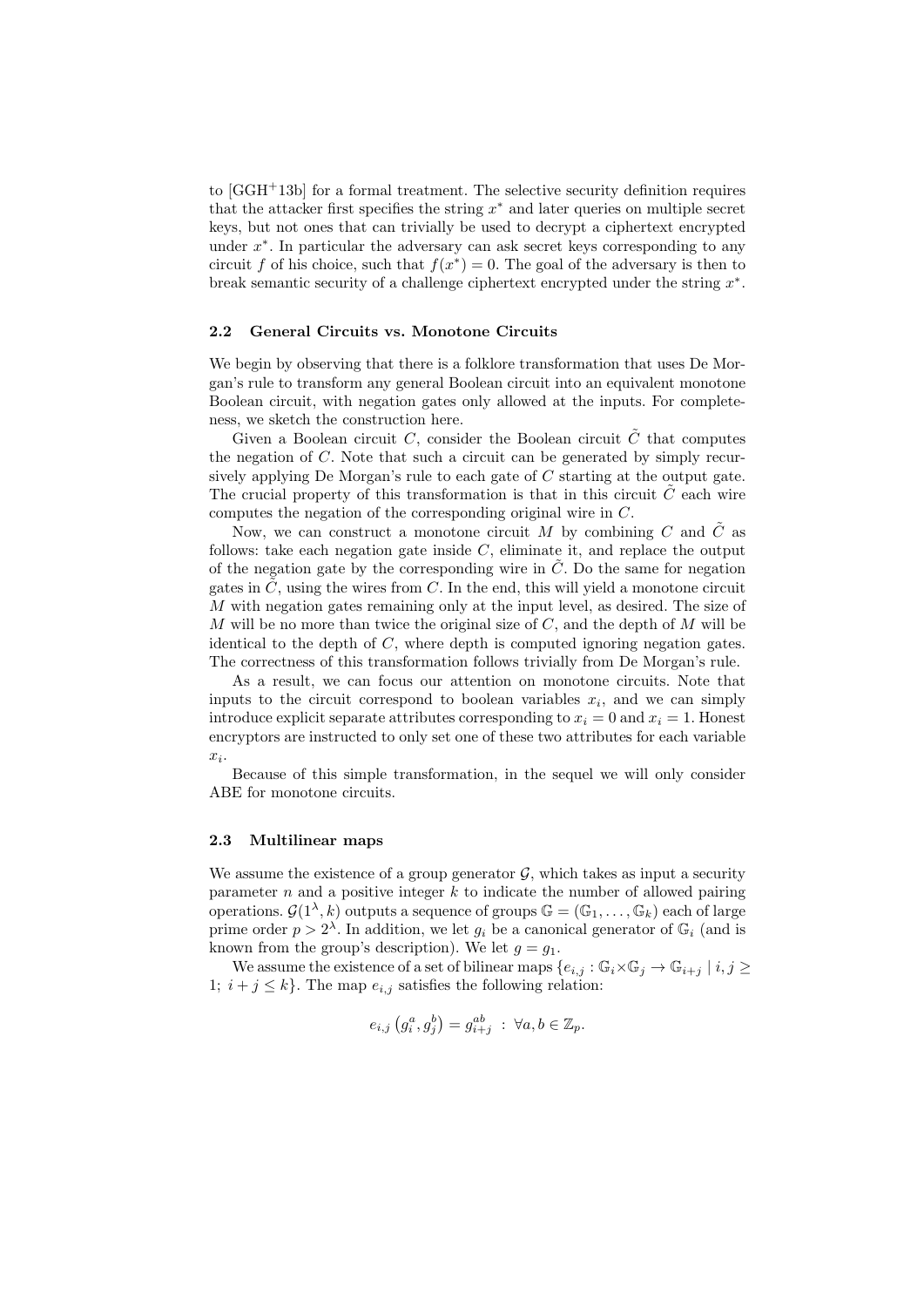We observe that one consequence of this is that  $e_{i,j}(g_i, g_j) = g_{i+j}$  for each valid  $i, j$ .

When the context is obvious, we will sometimes abuse notation drop the subscripts  $i, j$ , For example, we may simply write:

$$
e(g_i^a, g_j^b) = g_{i+j}^{ab}.
$$

We define the  $k$ -Multilinear Decisional Diffie-Hellman  $(k$ -MDDH) assumption as follows:

Assumption 1 (k-Multilinear Decisional Diffie-Hellman: k-MDDH) The k-Multilinear Decisional Diffie-Hellman (k-MDDH) problem states the following: A challenger runs  $\mathcal{G}(1^{\lambda},k)$  to generate groups and generators of order p. Then it picks random  $s, c_1, \ldots, c_k \in \mathbb{Z}_p$ .

The assumption then states that given  $g = g_1, g^s, g^{c_1}, \ldots, g^{c_k}$  it is hard to distinguish  $T = g_k^{s \prod_{j \in [1,k]} c_j}$  $\int_{k}^{s} 11_{j \in [1,k]} c_j$  from a random group element in  $\mathbb{G}_k$ , with better than negligible advantage (in security parameter  $\lambda$ ).

#### 2.4 Circuit Notation

We now define our notation for circuits that adapts the model and notation of Bellare, Hoang, and Rogaway [BHR12] (Section 2.3). For our application we restrict our consideration to certain classes of boolean circuits. First, our circuits will have a single output gate. Next, we will consider layered circuits. In a layered circuit a gate at depth j will receive both of its inputs from wires at depth  $j-1$ . Finally, we will restrict ourselves to monotonic circuits where gates are either AND or OR gates of two inputs. <sup>9</sup>

Our circuits will be a five-tuple  $f = (n, q, A, B,$  GateType). We let n be the number of inputs and q be the number of gates. We define inputs  $= \{1, \ldots, n\}$ , Wires  $= \{1, \ldots, n+q\}$ , and Gates  $= \{n+1, \ldots, n+q\}$ . The wire  $n+q$  is the designated output wire.  $A :$  Gates  $\rightarrow$  Wires/outputwire is a function where  $A(w)$  identifies w's first incoming wire and  $B :$  Gates  $\rightarrow$  Wires/outputwire is a function where  $B(w)$  identifies w's second incoming wire. Finally, GateType : Gates  $\rightarrow$  {AND, OR} is a function that identifies a gate as either an AND or OR gate.

We require that  $w > B(w) > A(w)$ . We also define a function depth $(w)$  where if  $w \in \text{inputs depth}(w) = 1$  and in general depth $(w)$  of wire w is equal to the shortest path to an input wire plus 1. Since our circuit is layered we require that for all  $w \in$  Gates that if  $\text{depth}(w) = j$  then  $\text{depth}(A(w)) = \text{depth}(B(w)) = j-1$ .

We will abuse notation and let  $f(x)$  be the evaluation of the circuit f on input  $x \in \{0,1\}^n$ . In addition, we let  $f_w(x)$  be the value of wire w of the circuit on input  $x$ .

 $9$  These restrictions are mostly useful for exposition and do not impact functionality. General circuits can be built from non-monotonic circuits. In addition, given a circuit an equivalent layered exists that is larger by at most a polynomial factor.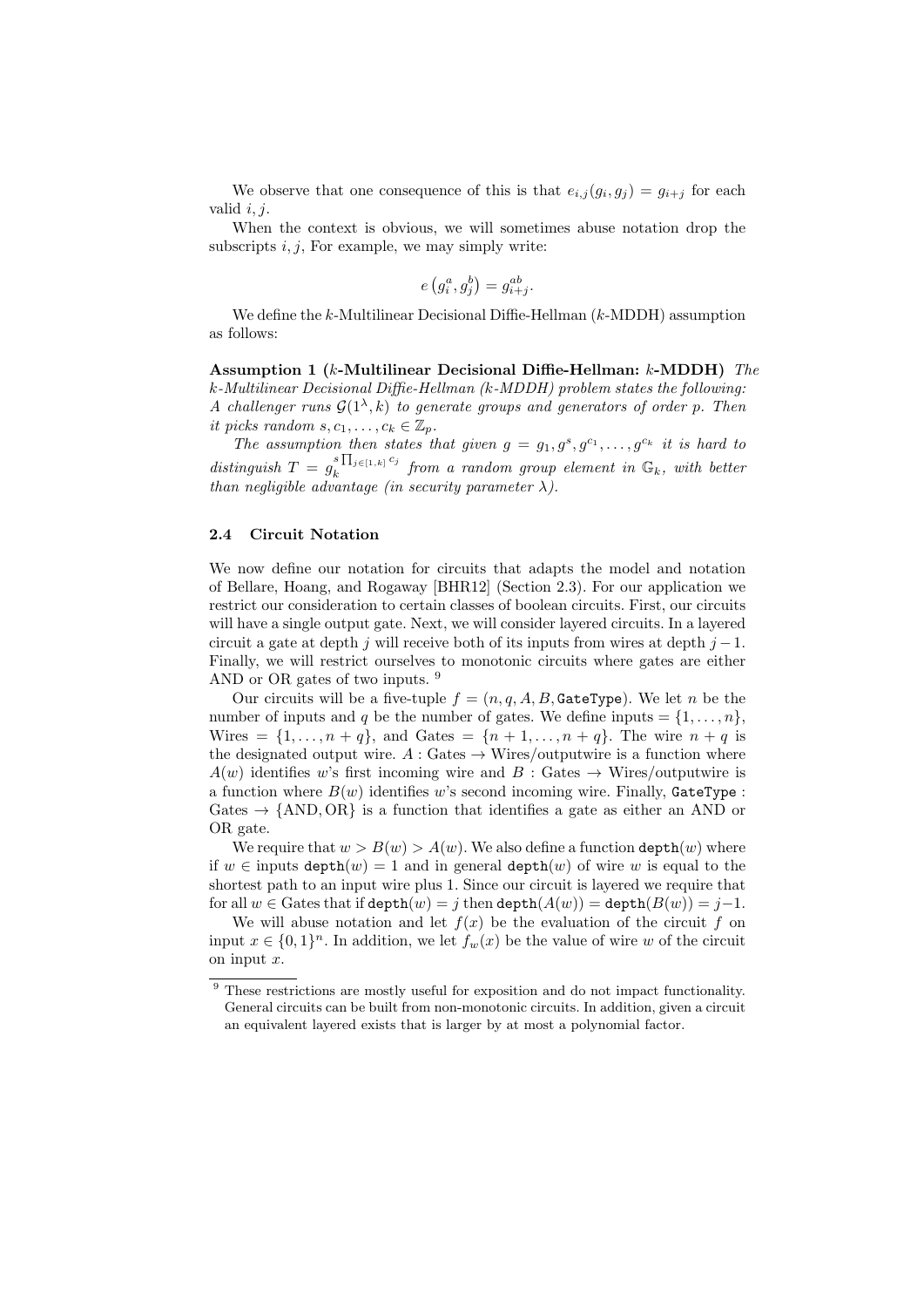### 3 Our Construction: Multilinear maps

We now describe our construction. Our main construction is of the Key-Policy form where a key generation algorithm takes in the description of a circuit f and encryption takes in an input  $x$  and message  $M$ . A user with secret key for  $f$ can decrypt if and only if  $f(x) = 1$ . The system is of the "public index" variety in that only the message  $M$  is hidden, while  $x$  can be efficiently discovered from the ciphertext, as is standard for ABE. We will also discuss how our KP-ABE scheme yields a Ciphertext-Policy ABE scheme for bounded-size circuits.

The setup algorithm will take as inputs a maximum depth  $\ell$  of all the circuits as well as the input size  $n$  for all ciphertexts. All circuits  $f$  in our system will be of depth  $\ell$  (have the output gate at depth  $\ell$ ) and be layered as discussed in Section 2.4. Using layered circuits and having all circuits be of the same depth is primarily for ease of exposition, as we believe that our construction could directly be adapted to the general case. The fact that setup defines a maximum depth  $\ell$  is more fundamental as the algorithm defines a  $k = \ell + 1$  group sequence a k pairings.

We also use the convention here that (multi-bit) messages are be encoded as group elements. In Section 4 we will translate this construction to the GGH setting.

**Setup**( $1^{\lambda}, n, \ell$ ). The setup algorithm takes as input a security parameter  $\lambda$ , the maximum depth  $\ell$  of a circuit, and the number of boolean inputs n.

It then runs  $\mathcal{G}(1^{\lambda}, k = \ell + 1)$  that produces groups  $\mathbb{G} = (\mathbb{G}_1, \ldots, \mathbb{G}_k)$  of prime order p, with canonical generators  $g_1, \ldots, g_k$ . We let  $g = g_1$ . Next, it chooses random  $\alpha \in \mathbb{Z}_n$  and  $h_1, \ldots, h_n \in \mathbb{G}_1$ .

The public parameters, PP, consist of the group sequence description plus:

$$
g_k^{\alpha}, h_1, \ldots, h_n.
$$

The master secret key MSK is  $(g_{k-1})^{\alpha}$ .

**Encrypt**(PP,  $x \in \{0,1\}^n$ ,  $M \in \mathbb{G}_k$ ). The encryption algorithm takes in the public parameters, an descriptor input  $x \in \{0,1\}^n$ , and a message bit  $M \in \mathbb{G}_k$ . We use the convention that  $M$  is a group element.

The encryption algorithm chooses a random  $s \in \mathbb{Z}_p$ . It then sets  $C_M$  =  $M \cdot (g_k^{\alpha})^s$ . We let S be the set of i such that  $x_i = 1$ .

The ciphertext is created as

$$
CT = (C_M, g^s, \forall i \in S \ \ C_i = h_i^s).
$$

**KeyGen**(MSK,  $f = (n, q, A, B,$  GateType)). The algorithm takes in the master secret key and a description f of a circuit. Recall that the circuit has  $n+q$  wires with *n* input wires, q gates and the wire  $n + q$  designated as the output wire.

The key generation algorithm chooses random  $r_1, \ldots, r_{n+q} \in \mathbb{Z}_p$ , where we think of randomness  $r_w$  as being associated with wire w. The algorithm produces a "header" component

$$
K_H = (g_{k-1})^{\alpha - r_{n+q}}.
$$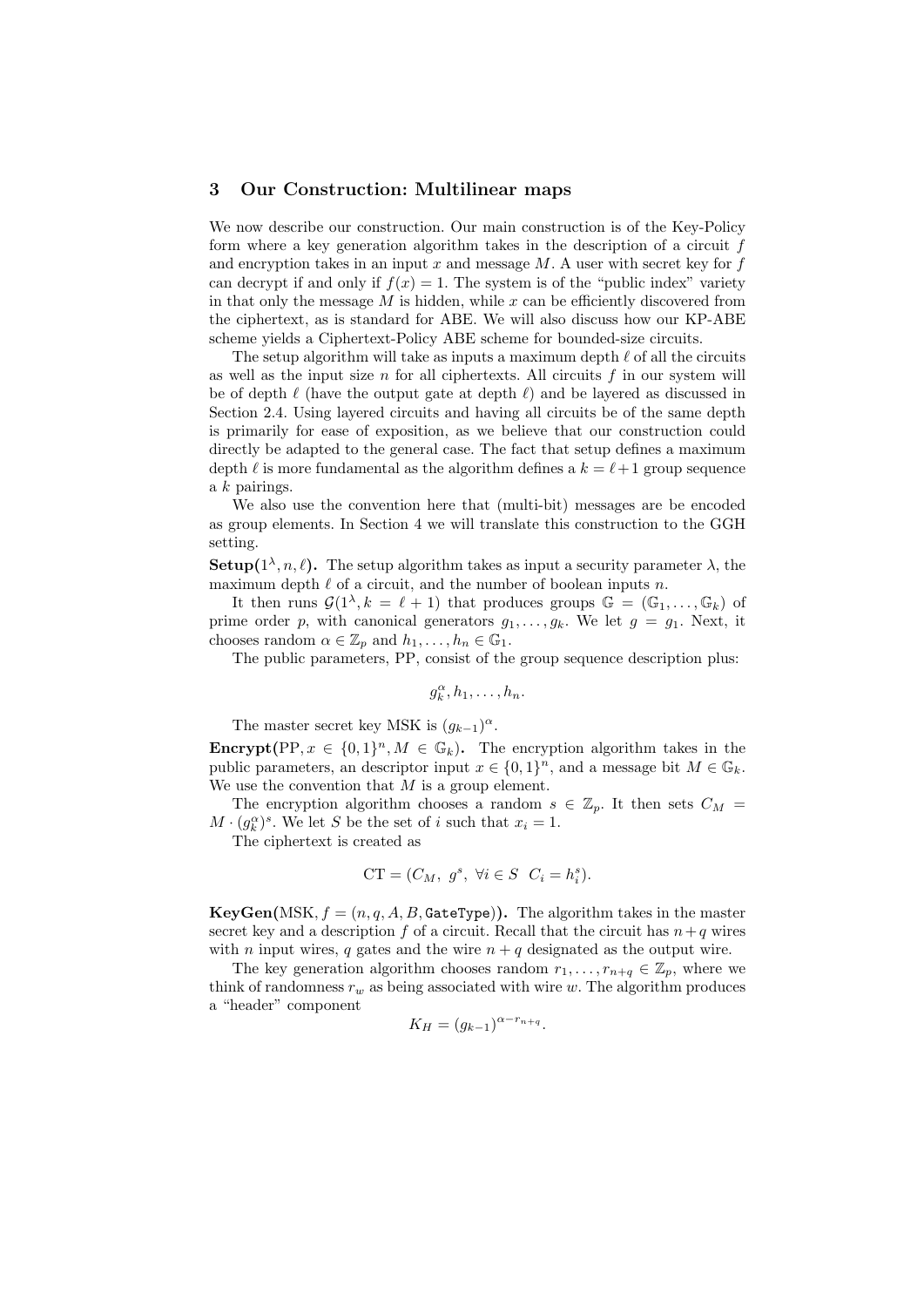Next, the algorithm generates key components for every wire  $w$ . The structure of the key components depends upon whether  $w$  is an input wire, an OR gate, or an AND gate. We describe how it generates components for each case.

– Input wire

By our convention if  $w \in [1, n]$  then it corresponds to the w-th input. The key generation algorithm chooses random  $z_w \in \mathbb{Z}_p$ . The key components are:

$$
K_{w,1} = g^{r_w} h_w^{z_w}, \ K_{w,2} = g^{-z_w}.
$$

– OR gate

Suppose that wire  $w \in$  Gates and that  $\texttt{GateType}(w) = \text{OR}$ . In addition, let  $j = \text{depth}(w)$  be the depth of wire w. The algorithm will choose random  $a_w, b_w \in \mathbb{Z}_p$ . Then the algorithm creates key components:

$$
K_{w,1} = g^{a_w}, K_{w,2} = g^{b_w}, K_{w,3} = g_j^{r_w - a_w \cdot r_{A(w)}}, K_{w,4} = g_j^{r_w - b_w \cdot r_{B(w)}}.
$$

– AND gate

Suppose that wire  $w \in$  Gates and that  $\texttt{GateType}(w) = \text{AND}$ . In addition, let  $j = \text{depth}(w)$  be the depth of wire w. The algorithm will choose random  $a_w, b_w \in \mathbb{Z}_n$ . The components are:

$$
K_{w,1} = g^{a_w}, K_{w,2} = g^{b_w}, K_{w,3} = g_j^{r_w - a_w \cdot r_{A(w)} - b_w \cdot r_{B(w)}}.
$$

We will sometimes refer to the  $K_{w,3}$ ,  $K_{w,4}$  of the AND and OR gates as the "shift" components. This terminology will take on more meaning when we see how they are used during decryption.

The secret key SK output consists of the description of  $f$ , the header component  $K_H$  and the key components for each wire w.

Decrypt(SK, CT). Suppose that we are evaluating decryption for a secret key associated with a circuit  $f = (n, q, A, B,$  GateType) and a cipherext with input x. We will be able to decrypt if  $f(x) = 1$ .

We begin by observing that the goal of decryption should be to compute  $g_k^{\alpha s}$ . One can then recover M by computing  $M = C_M/g_k^{\alpha s}$ . First, there is a header computation where we compute  $E' = e(K_H), g^s) = e(g_{k-1}^{\alpha-r_{n+q}}, g^s) = g_k^{\alpha s} g_k^{-r_{n+q}}$ Our goal is now reduced to computing  $g_k^{r_{n+q}}$ .

Next, we will evaluate the circuit from the bottom up. Consider wire  $w$  at depth j; if  $f_w(x) = 1$  then, our algorithm will compute  $E_w = (g_{j+1})^{sr_w}$ . (If  $f_w(x) = 0$  nothing needs to be computed for that wire.) Our decryption algorithm proceeds iteratively starting with computing  $E_1$  and proceeds in order to finally compute  $E_{n+q}$ . Computing these values in order ensures that the computation on a depth  $j-1$  wire (that evaluates to 1) will be defined before computing for a depth j wire. We show how to compute  $E_w$  for all w where  $f_w(x) = 1$ , again breaking the cases according to whether the wire is an input, AND or OR gate.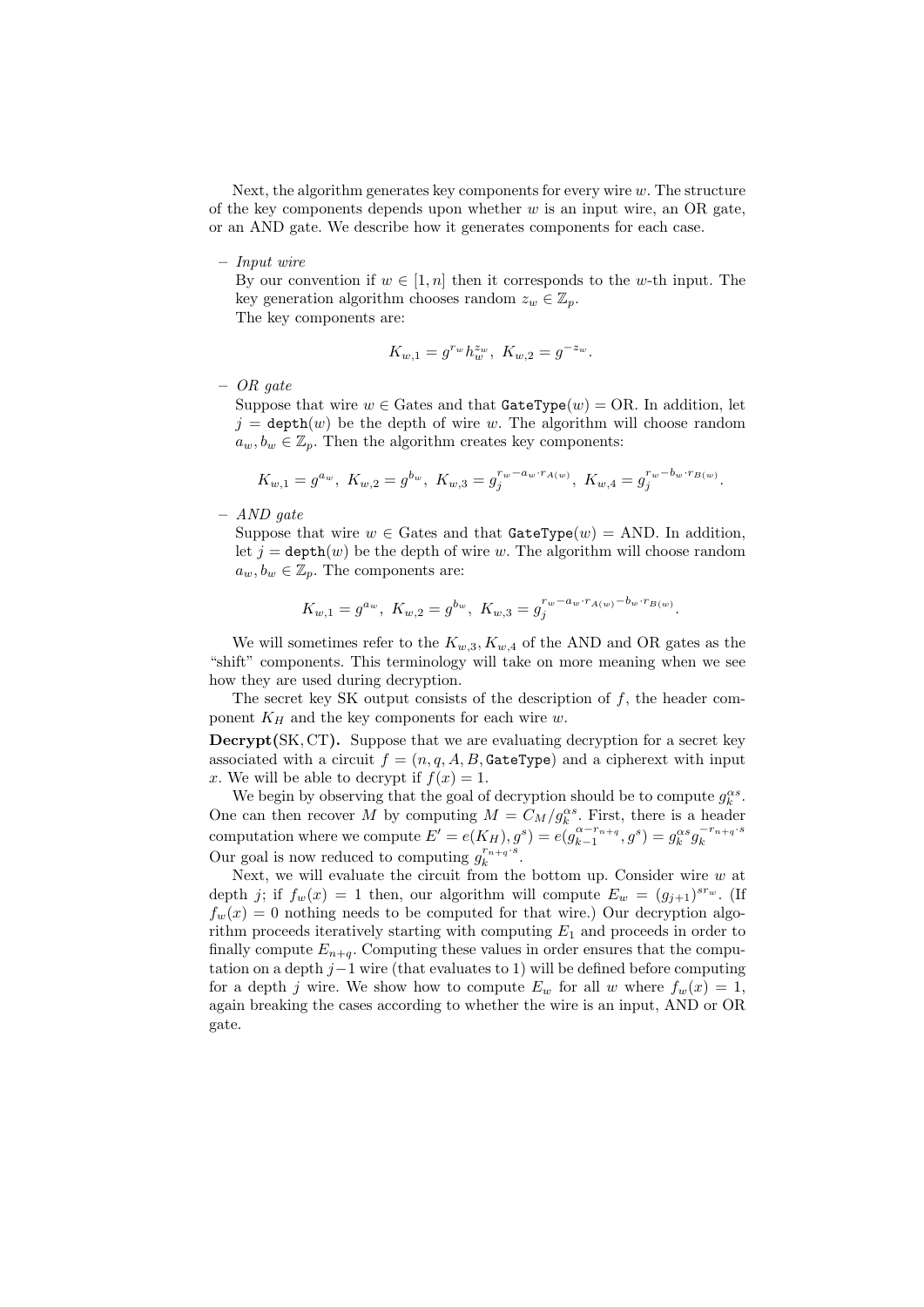#### – Input wire

By our convention if  $w \in [1, n]$  then it corresponds to the w-th input. Suppose that  $x_w = f_w(x) = 1$ . The algorithm computes:

$$
E_w = e(K_{w,1}, g^s) \cdot e(K_{w,2}, C_w) = e(g^{r_w} h_w^{z_w}, g^s) \cdot e(g^{-z_w}, h_w^s) = g_2^{sr_w}.
$$

We observe that this mechanism is similar to many existing ABE schemes. – OR gate

Consider a wire  $w \in$  Gates and that  $\texttt{GateType}(w) = \text{OR}$ . In addition, let  $j =$  depth $(w)$  be the depth of wire w. Suppose that  $f_w(x) = 1$ . If  $f_{A(w)}(x) =$ 1 (the first input evaluated to 1) then we compute:

$$
E_w = e(E_{A(w)}, K_{w,1}) \cdot e(K_{w,3}, g^s) = e(g_j^{sr_{A(w)}}, g^{a_w}) \cdot e(g_j^{r_w - a_w \cdot r_{A(w)}}, g^s) = (g_{j+1})^{sr_w}.
$$

Alternatively, if  $f_{A(w)}(x) = 0$ , but  $f_{B(w)}(x) = 1$ , then we compute:

$$
E_w = e(E_{B(w)}, K_{w,2}) \cdot e(K_{w,4}, g^s) = e(g_j^{s r_{B(w)}}, g^{b_w}) \cdot e(g_j^{r_w - b_w \cdot r_{B(w)}}, g^s) = (g_{j+1})^{s r_w}.
$$

Let's examine this mechanism for the case where the first input is  $1 (f_{A(w)}(x))$ 1). In this case the algorithm "moves" the value  $E_{A(w)}$  from group  $\mathbb{G}_j$  to group  $\mathbb{G}_{j+1}$  when pairing it with  $K_{w,1}$ . It then multiplies it by  $e(K_{w,3}, g^s)$ which "shifts" that result to  $E_w$ .

Suppose that  $f_{A(w)}(x) = 1$ , but  $f_{B(w)}(x) = 0$ . A critical feature of the mechanism is that an attacker cannot perform a "backtracking" attack to compute  $E_{B(w)}$ . The reason is that the pairing operation cannot be reverse to go from group  $\mathbb{G}_{j+1}$  to group  $\mathbb{G}_j$ . If this were not the case, it would be debilitating for security as gate  $B(w)$  might have fanout greater than 1. This type of backtracking attacking is why existing ABE constructions are limited to circuits with fanout of 1.

– AND gate

Consider a wire  $w \in$  Gates and that  $\texttt{GateType}(w) = \text{AND}$ . In addition, let  $j = \text{depth}(w)$  be the depth of wire w. Suppose that  $f_w(x) = 1$ . Then  $f_{A(w)}(x) = f_{B(w)}(x) = 1$  and we compute:

$$
E_w = e(E_{A(w)}, K_{w,1}) \cdot e(E_{B(w)}, K_{w,2}) \cdot e(K_{w,3}, g^s)
$$
  
=  $e(g_j^{s r_{A(w)}}, g^{a_w}) \cdot e(g_j^{s r_{B(w)}}, g^{b_w}) \cdot e(g_j^{r_w - a_w \cdot r_{A(w)} - c_w \cdot r_{B(w)}}, g^s) = (g_{j+1})^{s r_w}.$ 

If the  $f(x) = f_{n+q}(x) = 1$ , then the algorithm will compute  $E_{n+q} = g_k^{r_{n+q} \cdot s}$ . It finally computes  $E' \cdot E_{n+q} = g_k^{\alpha s}$  and tests if this equals  $C_M$ , outputting  $M = 1$  if so and  $M = 0$  otherwise. Correctness holds with high probability.

A Few Remarks. Our OR and AND key components respectively have one and two "shift" components. It is conceivable to have a construction with one shift component for the OR and none for the AND. However, we designed it this way since it made the exposition of our proof provided in the full verison  $[GGH^+13b]$ (in particular the distribution of private keys) easier.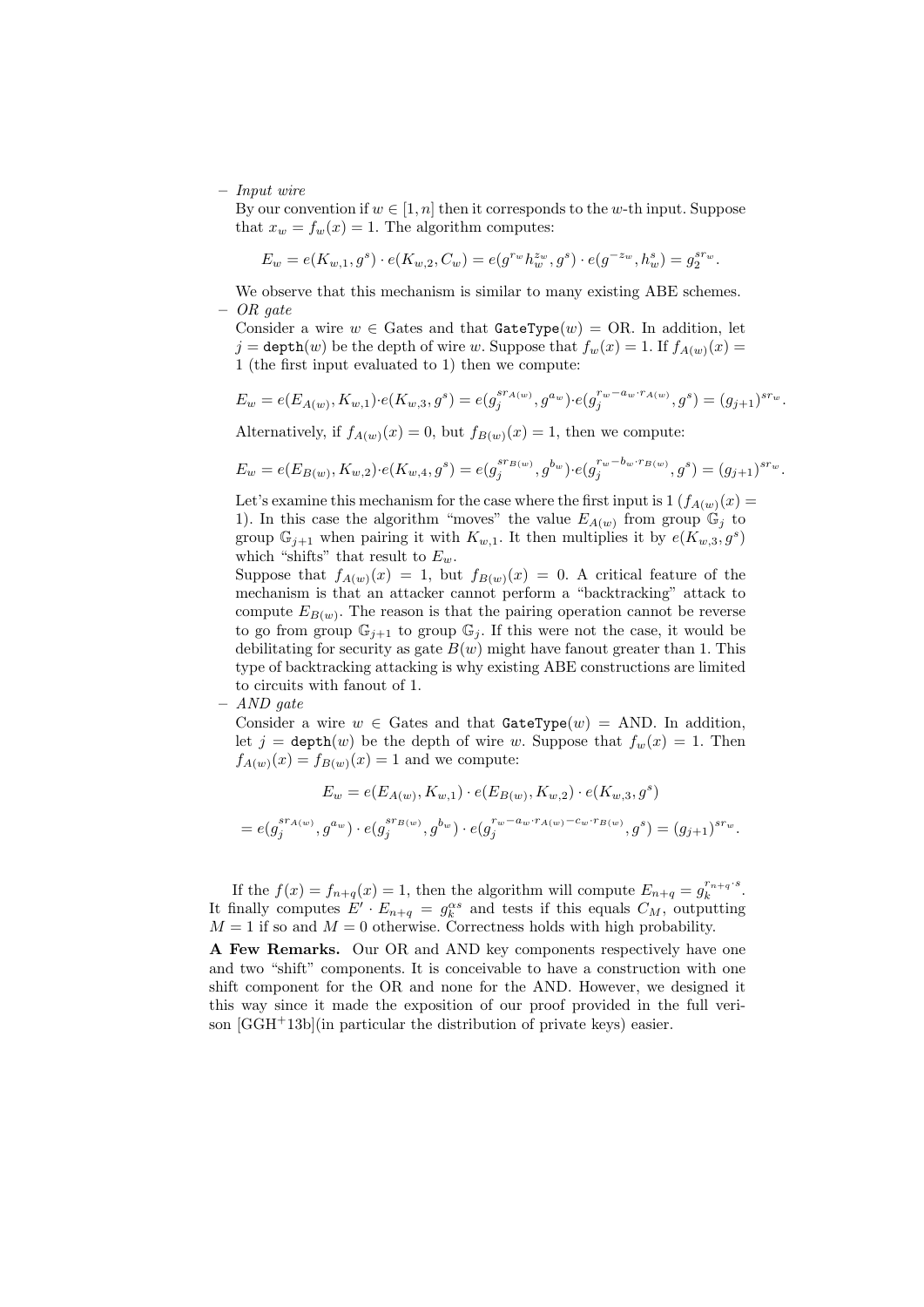Finally, our construction uses a layered circuit, where a wire at depth j gets its inputs from depth  $j' = j - 1$ . We could imagine a small modification to our construction which allowed  $j'$  to be of any depth less than j. Suppose this were the case for the first input. Then instead of  $K_{w,1} = g_1^{a_w}$  we might more generally let  $K_{w,1} = (g_{j-j'})^{a_w}$ . However, we stick to describing and proving the layered case for simplicity.

## 4 Our Construction: based on GGH graded algebras

We now describe how to modify our construction to use the GGH [GGH12b] graded algebras analogue of multilinear maps. The translation of our scheme above is straightforward to the GGH setting. We start by providing background on Garg et al.'s lattice-based "approximate" multilinear maps (a.k.a. "graded encoding systems") [GGH12b].

#### 4.1 Graded Encoding Systems: Definition

Garg, Gentry and Halevi (GGH) [GGH12b] defined an "approximate" version of a multilinear group family, which they call a graded encoding system. As a starting point, they view  $g_i^{\alpha}$  in a multilinear group family as simply an *encoding* of  $\alpha$  at "level-i". This encoding permits basic functionalities, such as equality testing (it is easy to check that two level-i encodings encode the same exponent), additive homomorphism (via the group operation in  $\mathbb{G}_i$ ), and bounded multiplicative homomorphism (via the multilinear map  $e$ ). They retain the notion of a somewhat homomorphic encoding with equality testing, but they use probabilistic encodings, and replace the multilinear group family with "less structured" sets of encodings related to lattices.

Abstractly, their  $n$ -graded encoding system for a ring  $R$  includes a system of sets  $S = \{S_i^{(\alpha)} \subset \{0,1\}^* : i \in [0,n], \alpha \in R\}$  such that, for every fixed  $i \in [0,n]$ , the sets  $\{S_i^{(\alpha)} : \alpha \in R\}$  are disjoint (and thus form a partition of  $S_i \stackrel{\text{def}}{=} \bigcup_{\alpha} S_i^{(\alpha)}$ ). The set  $S_i^{(\alpha)}$  consists of the "level-i encodings of  $\alpha$ ". Moreover, the system comes equipped with efficient procedures, as follows: $^{10}$ 

- **Instance Generation.** The randomized  $\mathsf{InstGen}(1^{\lambda}, 1^n)$  takes as input the security parameter  $\lambda$  and integer n. The procedure outputs (params,  $p_{zt}$ ), where **params** is a description of an *n*-graded encoding system as above, and  $\mathbf{p}_{zt}$  is a level-n "zero-test parameter".
- Ring Sampler. The randomized samp(params) outputs a "level-zero encoding"  $a \in S_0$ , such that the induced distribution on  $\alpha$  such that  $a \in S_0^{(\alpha)}$  is statistically uniform.

<sup>10</sup> Since GGH's realization of a graded encoding system uses "noisy" encodings over ideal lattices, the procedures incorporate information about the magnitude of the noise.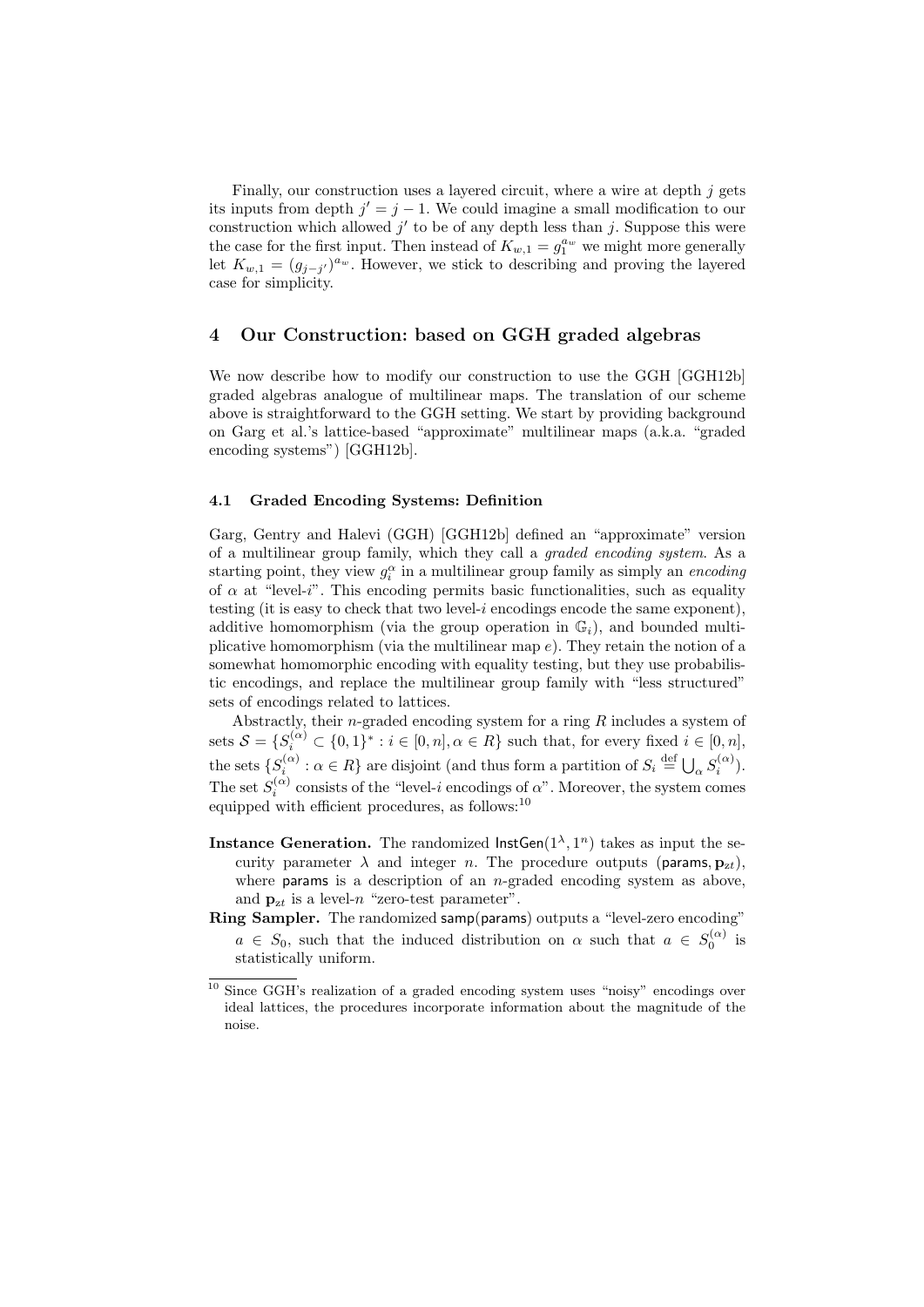- **Encoding.** The (possibly randomized) enc(params, i, a) takes  $i \in [n]$  and a levelzero encoding  $a \in S_0^{(\alpha)}$  for some  $\alpha \in R$ , and outputs a level-*i* encoding  $u \in S_i^{(\alpha)}$  for the same  $\alpha$ .
- **Re-Randomization.** The randomized reRand(params, i, u) re-randomizes encodings to the same level, as long as the initial encoding is under a given noise bound. Specifically, for a level  $i \in [n]$  and encoding  $u \in S_i^{(\alpha)}$ , it outputs another encoding  $u' \in S_i^{(\alpha)}$ . Moreover for any two encodings  $u_1, u_2 \in$  $S_i^{(\alpha)}$  whose noise bound is at most some b, the output distributions of reRand(params,  $i, u_1$ ) and reRand(params,  $i, u_2$ ) are statistically the same.
- Addition and negation. Given params and two encodings at the same level,  $u_1 \in S_i^{(\alpha_1)}$  and  $u_2 \in S_i^{(\alpha_2)}$ , we have add(params,  $u_1, u_2) \in S_i^{(\alpha_1 + \alpha_2)}$ , and  $\mathsf{neg}(\mathsf{params}, u_1) \in S_i^{(-\alpha_1)},$  subject to bounds on the noise.
- $\mathbf{Multiplication.} \ \ \text{For} \ \ u_1 \ \in \ S_{i_1}^{(\alpha_1)}, \ u_2 \ \in \ S_{i_2}^{(\alpha_2)}, \ \text{we have } \mathsf{mult}(\mathsf{params}, u_1, u_2) \ \in$  $S_{i_1+i_2}^{(\alpha_1 \cdot \alpha_2)}$ .
- **Zero-test.** The procedure isZero(params,  $\mathbf{p}_{zt}, u$ ) outputs 1 if  $u \in S_n^{(0)}$  and 0 otherwise. Note that in conjunction with the procedure for subtracting encodings, this gives us an equality test.
- Extraction. This procedure extracts a "canonical" and "random" representation of ring elements from their level-n encoding. Namely ext(params,  $\mathbf{p}_{\alpha t}$ , u) outputs (say)  $K \in \{0,1\}^{\lambda}$ , such that:
	- (a) With overwhelming probability over the choice of  $\alpha \in R$ , for any two  $u_1,u_2\in S_n^{(\alpha)},\,$ ext $($ params,  $\mathbf{p}_{zt},u_1)=$  ext $($ params,  $\mathbf{p}_{zt},u_2),$
	- (b) The distribution  $\{\text{ext}(params, p_{zt}, u) : \alpha \in R, u \in S_n^{(\alpha)}\}\)$  is statistically uniform over  $\{0,1\}^{\lambda}$ .

We can extend add and mult to handle more than two encodings as inputs, by applying the binary versions of add and mult iteratively. Also, we use the canonicalizing encoding algorithm (as defined in Remark 2 of [GGH12b]) cenc<sub> $\ell$ </sub>(params, i, a) which takes as input encoding of a and generates another encoding according to a "nice" distribution. This parameter  $\ell$  essentially captures the noise present in the encodings. In our scheme the maximum value  $\ell$  takes will be a small constant.

Recall that the k-multilinear assumption for the graded encodings as follows:

Assumption 2 (k-GMDDH Assumption) The k-Graded Multilinear Decisional Diffie-Hellman (k-GMDDH) assumption states the following: Given  $cenc_1($ params, 1, s), cenc<sub>1</sub>(params, 1, c<sub>1</sub>), ..., cenc<sub>1</sub>(params, 1, c<sub>k</sub>), it is hard to distinguish  $T~=~$  cenc $_1$ (params,  $k,s\prod_{j\in [1,k]}c_j)~\textit{ from }~ T~=~$  cenc $_1$ (params,  $k,$  samp(params)), with better than negligible advantage (in security parameter  $\lambda$ ), where (params,  $p_{zt}$  $) \leftarrow {\sf InstGen}(1^{\lambda},1^k). ~\mathit{and}~ s,c_1,\ldots,c_k \leftarrow {\sf samp}({\sf params}).$ 

#### 4.2 Graded Encoding Systems: Realization

Concretely, GGH's n-graded encoding system works as follows. (This is a whirlwind overview; see [GGH12b] for details.) The system uses three rings. First, it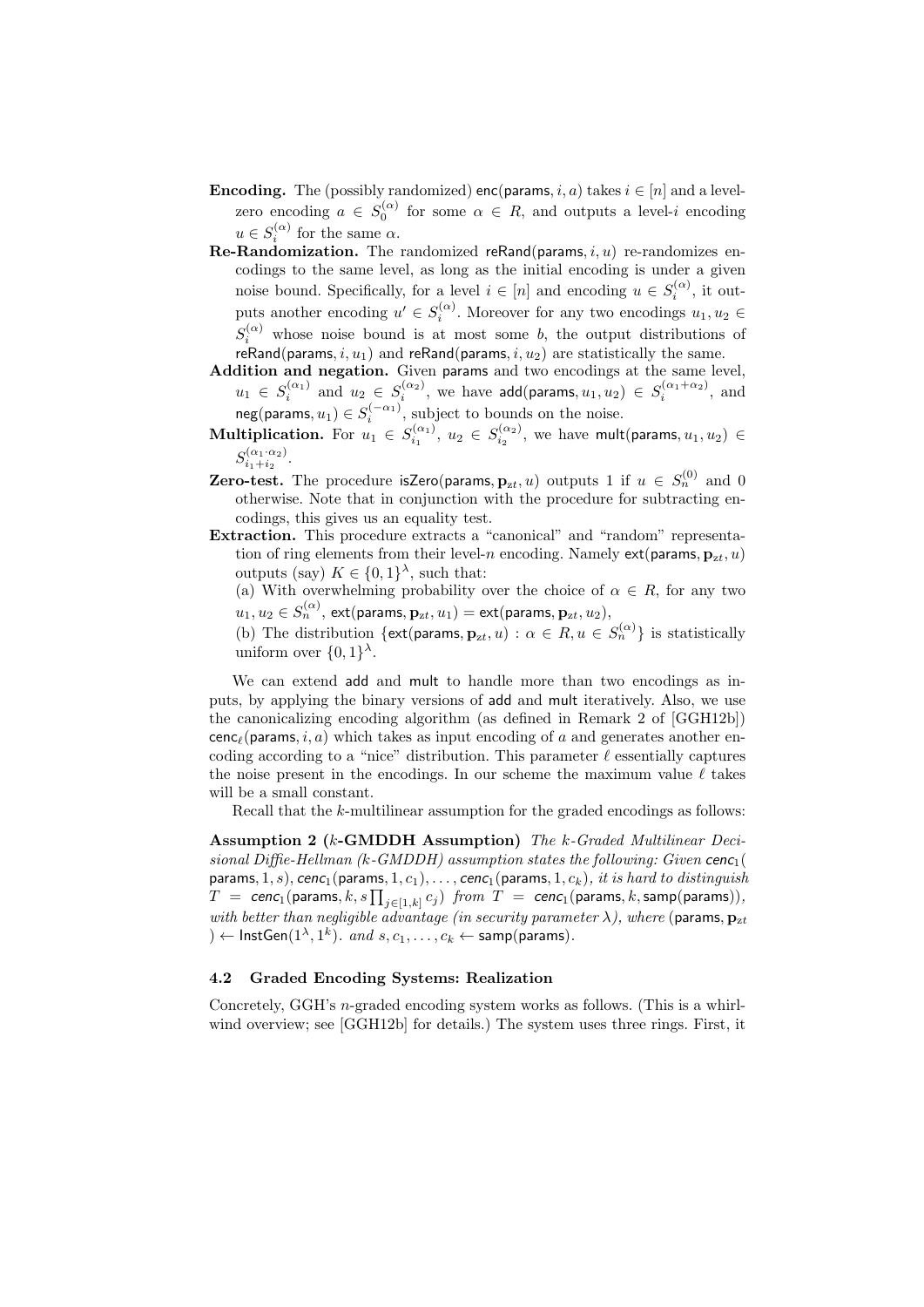uses the ring of integers  $\mathcal O$  of the m-th cyclotomic field. This ring is typically represented as the ring of polynomials  $\mathcal{O} = \mathbb{Z}[x]/(\Phi_m(x))$ , where  $\Phi_m(x)$  is the m-th cyclotomic polynomial, which has degree  $N = \phi(m)$ . Second, for some suitable integer modulus q, it uses the quotient ring  $\mathcal{O}/(q) = \mathbb{Z}_q[x]/(\Phi_m(x)),$ similar to the NTRU encryption scheme [HPS98]. The encodings live in  $\mathcal{O}/(q)$ . Finally, it uses the quotient ring  $R = \mathcal{O}/\mathcal{I}$ , where  $\mathcal{I} = \langle g \rangle$  is a principal ideal of O that is generated by q and where  $\mathcal{O}/\mathcal{I}$  is a large prime. This is the ring "R" referred to above; elements of  $R$  are what is encoded.

What does a GGH encoding look like? For a fixed random  $z \in \mathcal{O}/(q)$ , an element of  $S_i^{(\alpha)}$  – that is, a level-i encoding of  $\alpha \in R$  – has the form  $e/z^i \in \mathcal{O}/(q)$ , where  $e \in \mathcal{O}$  is a "small" representative of the coset  $\alpha + \mathcal{I}$  (it has coefficients that are very small compared to q). To add encodings  $e_1/z^i \in S_i^{(\alpha_1)}$  and  $e_2/z^i \in S_i^{(\alpha_2)}$ , just add them in  $\mathcal{O}/(q)$  to obtain  $(e_1 + e_2)/z^i$ , which is in  $S_i^{(\alpha_1 + \alpha_2)}$  if  $e_1 + e_2$ is "small". To mult encodings  $e_1/z^{i_1} \in S_{i_1}^{(\alpha_1)}$  and  $e_2/z^{i_2} \in S_{i_2}^{(\alpha_2)}$ , just multiply them in  $\mathcal{O}/(q)$  to obtain  $e_1 \cdot e_2/z^{i_1+i_2}$ , which is in  $S_{i_1+i_2}^{(\alpha_1 \cdot \alpha_2)}$  if  $e_1 \cdot e_2$  is "small". This smallness condition limits the GGH encoding system to degree polynomial in the security parameter. Intuitively, dividing encodings does not "work", since the resulting denominator has a nontrivial term that is not z.

The GGH params allow everyone to generate encodings of random (known) values. The params include a level-1 encoding of 1 (from which one can generate encodings of 1 at other levels), and (for each  $i \in [n]$ ) a sufficient number of level-i encodings of 0 to enable re-randomization. To encode (say at level-1), run samp(params) to sample a small element a from  $\mathcal{O}$ , e.g. according to a discrete Gaussian distribution. For a Gaussian with appropriate deviation, this will induce a statistically uniform distribution over the cosets of  $\mathcal{I}$ . Then, multiply  $a$ with the level-1 encoding of 1 to get a level-1 encoding u of  $a \in R$ . Finally, run  $reRand(params, 1, u)$ , which involves adding a random Gaussian linear combination of the level-1 encodings of 0, whose noisiness (i.e., numerator size) "drowns out" the initial encoding. The parameters for the GGH scheme can be instantiated such that the re-randomization procedure can be used for any pre-specified polynomial number of times.

To permit testing of whether a level-n encoding  $u = e/z^n \in S_n$  encodes 0, GGH publishes a level-n zero-test parameter  $p_{zt} = hz^n/g$ , where h is "somewhat small<sup>"11</sup> and g is the generator of  $\mathcal I$ . The procedure isZero(params,  ${\bf p}_{zt}$ , u) simply computes  $\mathbf{p}_{zt} \cdot u$  and tests whether its coefficients are small modulo q. If u encodes 0, then  $e \in \mathcal{I}$  and equals  $g \cdot c$  for some (small) c, and thus  $\mathbf{p}_{zt} \cdot u = h \cdot c$  has no denominator and is small modulo q. If u encodes something nonzero,  $\mathbf{p}_{zt} \cdot u$  has q in the denominator and is not small modulo q. The  $ext{(params, p_{zt}, u)}$  procedure works by applying a strong extractor to the most significant bits of  $\mathbf{p}_{zt} \cdot u$ . For any two  $u_1, u_2 \in S_n^{(\alpha)}$ , we have (subject to noise issues)  $u_1 - u_2 \in S_n^{(0)}$ , which implies  $\mathbf{p}_{zt}(u_1 - u_2)$  is small, and hence  $\mathbf{p}_{zt} \cdot u_1$  and  $\mathbf{p}_{zt} \cdot u_2$  have the same most significant bits (for an overwhelming fraction of  $\alpha$ 's).

<sup>&</sup>lt;sup>11</sup> Its coefficients are on the order of (say)  $q^{2/3}$ , while other terms – such as a numerator e or the principal ideal generator  $q$  – are much, much smaller.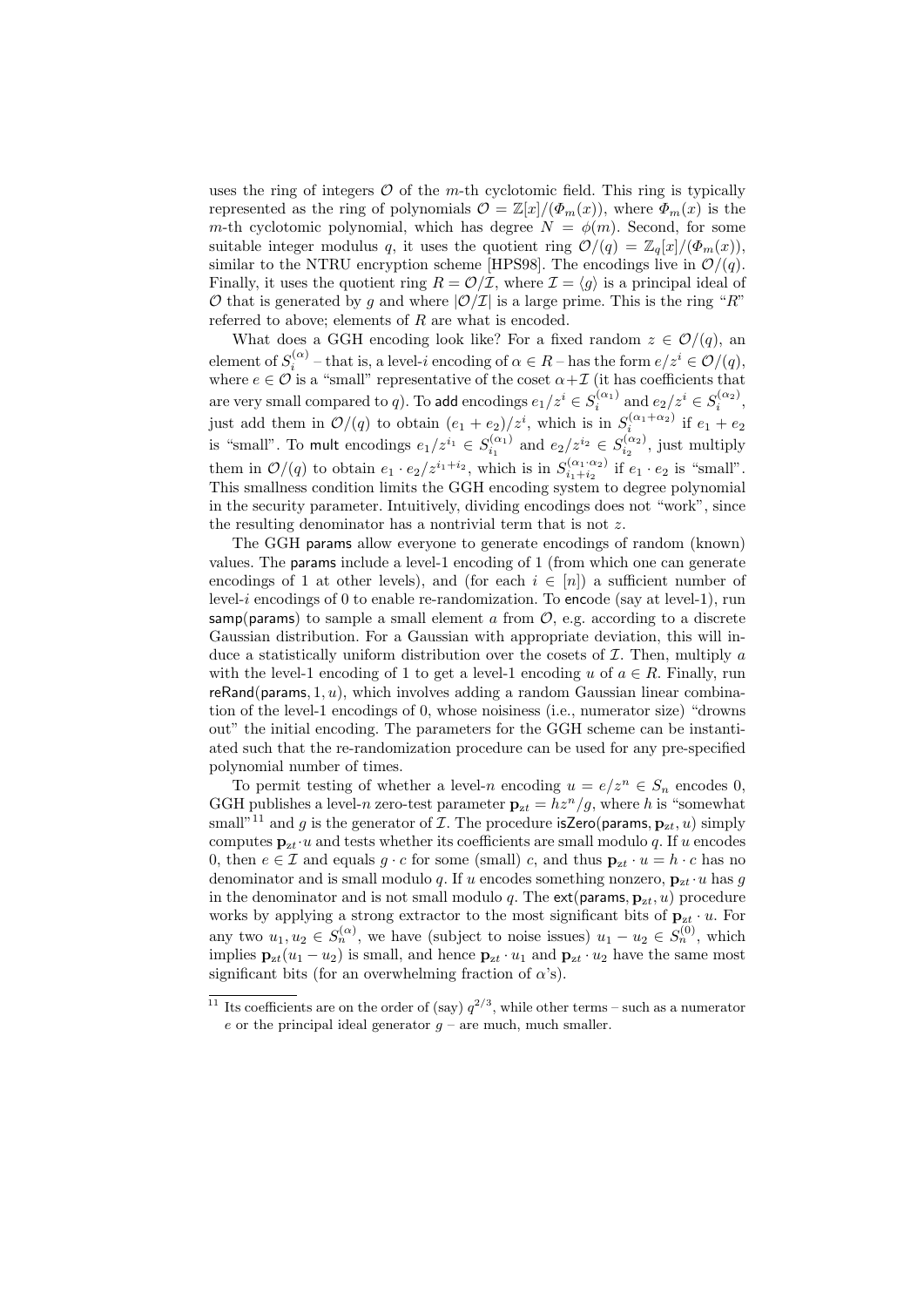#### 4.3 Our Construction

Now we provide our construction in GGH's *n*-graded encoding system. For ease of notation on the reader, we suppress repeated params arguments that are provided to every algorithm.. Thus, for instance, we will write  $\alpha \leftarrow$  samp() instead of  $\alpha \leftarrow$  samp(params). Note that in our scheme, there will only ever be a single uniquely chosen value for params throughout the scheme, so there is no cause for confusion.

**Setup**( $1^{\lambda}, n, \ell$ ). The setup algorithm takes as input, a security parameter  $\lambda$ , the maximum depth  $\ell$  of a circuit, and the number of boolean inputs n.

It then runs  $(\mathbf{p}_{zt}) \leftarrow \mathsf{InstGen}(1^{\lambda}, 1^{k=\ell+1})$ . Recall that params will be implicitly given as input to all GGH-related algorithms below. Next, it samples  $\alpha, \hat{h_1}, \ldots, \hat{h_n} \leftarrow \textsf{sample}(1).$ 

The public parameters, PP, consist of  $\mathbf{p}_{zt}$ , plus:

$$
H=\mathrm{cenc}_2(k,\alpha), h_1=\mathrm{cenc}_2(1,\hat{h_1}),\ldots, h_n=\mathrm{cenc}_2(1,\hat{h_n}).
$$

The master secret key MSK is  $\alpha$ .

**Encrypt**(PP,  $x \in \{0,1\}^n$ ,  $M \in \{0,1\}$ ). The encryption algorithm takes in the public parameters, an descriptor input  $x \in \{0,1\}^n$ , and a message bit  $M \in \{0,1\}$ . The encryption algorithm chooses a random  $s \leftarrow \text{ samp}()$ . If  $M = 0$  it sets

 $C_M$  to be a random value:

$$
C_M = \mathsf{cenc}_3(k, \mathsf{samp}())
$$

otherwise it lets

$$
C_M = \text{cenc}_3(k, H \cdot s).
$$

Next, let S be the set of i such that  $x_i = 1$ . The ciphertext is created as

$$
\mathrm{CT} = (C_M, \ \tilde{s} = \text{cenc}_1(1, s), \ \forall i \in S \ \ C_i = \text{cenc}_3(1, h_i \cdot s)).
$$

**KeyGen**(MSK =  $\alpha$ ,  $f = (n, q, A, B,$  GateType)). The algorithm takes in the master secret key and a description  $f$  of a circuit. Recall, that the circuit has  $n + q$  wires with n input wires, q gates and the wire  $n + q$  designated as the output wire.

The key generation algorithm chooses random  $r_1, \ldots, r_{n+a} \leftarrow \textsf{sample}($ , where we think of randomness  $r_w$  as being associated with wire w. The algorithm produces a "header" component

$$
K_H = \text{cenc}_3(k-1, \alpha - r_{n+q}).
$$

Next, the algorithm generates key components for every wire  $w$ . The structure of the key components depends upon if  $w$  is an input wire, an OR gate, or an AND gate. We describe how it generates components for each case.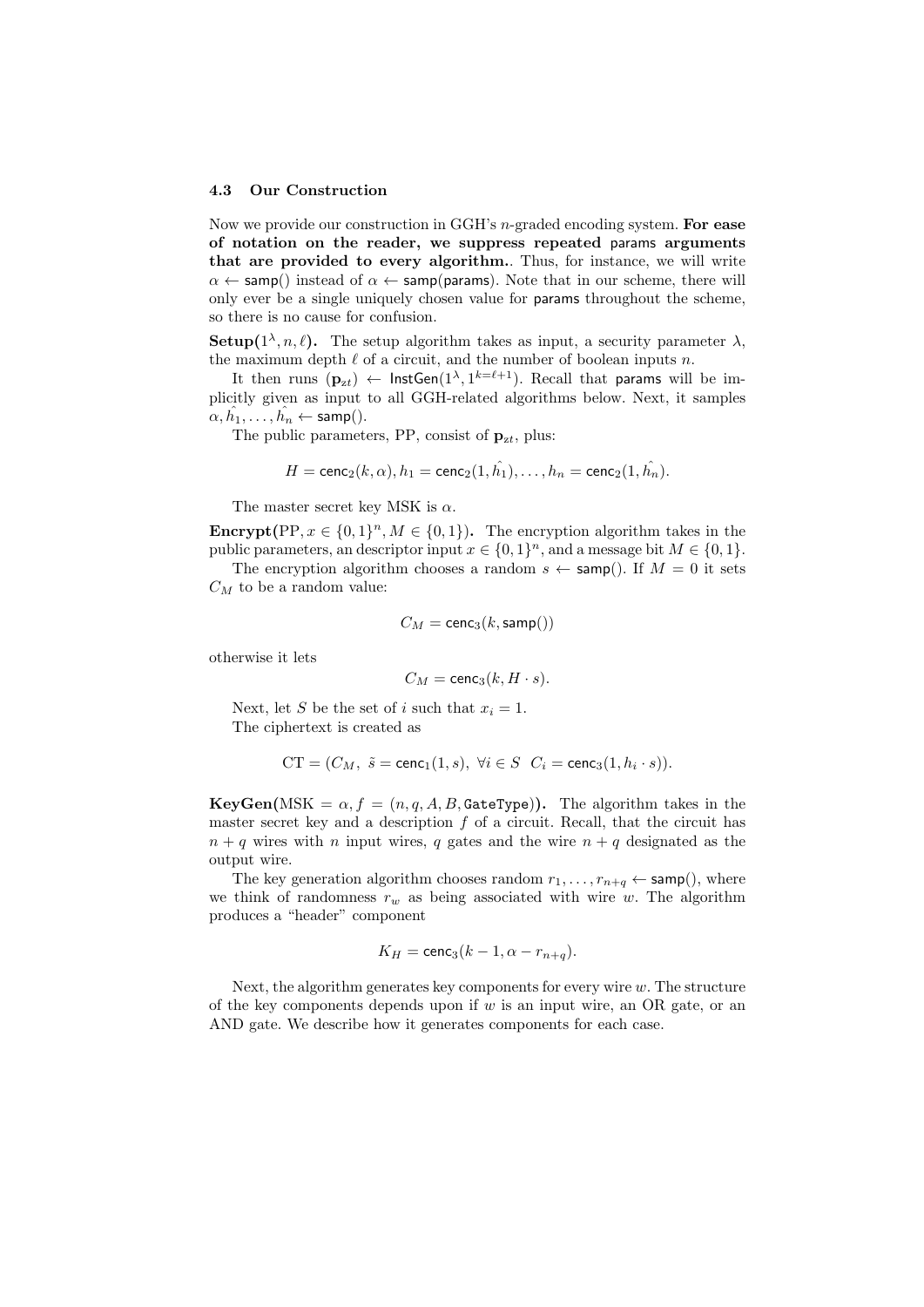– Input wire

By our convention if  $w \in [1, n]$  then it corresponds to the w-th input. The key generation algorithm chooses random  $z_w \leftarrow \text{ samp}()$ . The key components are:

$$
K_{w,1} = \text{cenc}_3(1, \text{enc}(1, r_w) + h_w \cdot z_w), \ K_{w,2} = \text{cenc}_3(1, -z_w).
$$

– OR gate

Suppose that wire  $w \in$  Gates and that  $\texttt{GateType}(w) = \text{OR}$ . In addition, let  $j = \text{depth}(w)$  be the depth of wire w. The algorithm will choose random  $a_w, b_w \leftarrow \textsf{sample}($ ). Then the algorithm creates key components:

 $K_{w,1} = \text{cenc}_3(1, a_w), K_{w,2} = \text{cenc}_3(1, b_w),$ 

 $K_{w,3} = \text{cenc}_3(j, r_w - a_w \cdot r_{A(w)})$ ,  $K_{w,4} = \text{cenc}_3(j, r_w - b_w \cdot r_{B(w)})$ .

– AND gate

Suppose that wire  $w \in$  Gates and that  $\mathtt{GateType}(w) = \text{AND}$ . In addition, let  $j = \text{depth}(w)$  be the depth of wire w. The algorithm will choose random  $a_w, b_w \leftarrow \textsf{sample}()$ .

$$
K_{w,1} = \text{cenc}_3(1, a_w), \ K_{w,2} = \text{cenc}_3(1, b_w),
$$
  

$$
K_{w,3} = \text{cenc}_3(j, r_w - a_w \cdot r_{A(w)} - b_w \cdot r_{B(w)}).
$$

We will sometimes refer to the  $K_{w,3}, K_{w,4}$  of the AND and OR gates as the "shift" components. This terminology will take on more meaning when we see how they are used during decryption.

The secret key SK output consists of the description of  $f$ , the header component  $K_H$  and the key components for each wire w.

Decrypt(SK, CT). Suppose that we are evaluating decryption for a secret key associated with a circuit  $f = (n, q, A, B,$  GateType) and a cipherext with input x. We will be able to decrypt if  $f(x) = 1$ .

We begin by observing that the goal of decryption should be to compute a level k encoding of  $\alpha \cdot s$  such that we can test if this is equal to  $C_M$ . First, there is a header computation where we compute  $E' = K_H \cdot \tilde{s}$ . Note that E' should thus be a level k encoding of  $\alpha s-r_{n+q} \cdot s$ . Our goal is now reduced to computing a level k encoding of  $r_{n+q} \cdot s$ .

Next, we will evaluate the circuit from the bottom up. Consider wire  $w$  at depth j; if  $f_w(x) = 1$  then, our algorithm will compute  $E_w$  to be a level  $j + 1$ encoding of  $sr_w$ . Note that if  $f_w(x) = 0$  nothing needs to be computed for that wire, since we have a monotonic circuit. Our decryption algorithm proceeds iteratively starting with computing  $E_1$  and proceeds in order to finally compute  $E_{n+q}$ . Computing these values in order ensures that the computation on a depth  $j-1$  wire (that evaluates to 1) will be defined before computing for a depth j wire. We show how to compute  $E_w$  for all w where  $f_w(x) = 1$ , again breaking the cases according to whether the wire is an input, AND or OR gate.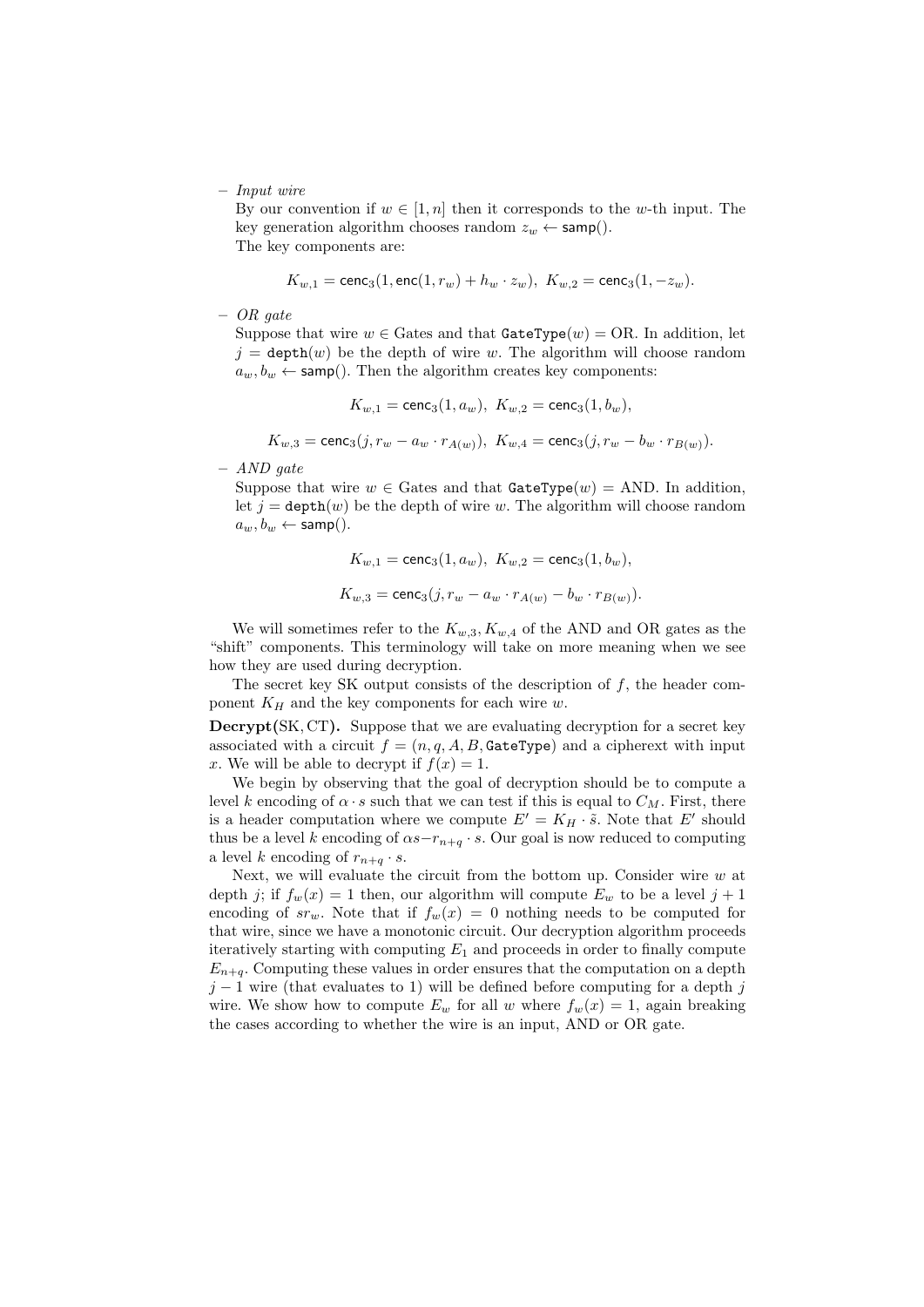#### – Input wire

By our convention if  $w \in [1, n]$  then it corresponds to the w-th input. Suppose that  $x_w = f_w(x) = 1$ . The algorithm computes:

$$
E_w = K_{w,1} \cdot \tilde{s} + K_{w,2} \cdot C_w.
$$

Thus,  $E_w$  computes a level 2 encoding of  $(r_w + \hat{h_w} \cdot z_w) \cdot s + (-z_w) \cdot \hat{h_w} \cdot s = sr_w$ . – OR gate

Consider a wire  $w \in$  Gates and that  $\texttt{GateType}(w) = \text{OR}$ . In addition, let  $j =$  depth $(w)$  be the depth of wire w. Suppose that  $f_w(x) = 1$ . If  $f_{A(w)}(x) =$ 1 (the first input evaluated to 1) then we compute:

$$
E_w = E_{A(w)} \cdot K_{w,1} + K_{w,3} \cdot \tilde{s}.
$$

Thus,  $E_w$  computes a level j+1 encoding of  $sr_{A(w)} \cdot a_w + (r_w - a_w \cdot r_{A(w)}) \cdot s =$  $sr_w$ .

Alternatively, if  $f_{A(w)}(x) = 0$ , but  $f_{B(w)}(x) = 1$ , then we compute:

$$
E_w = E_{B(w)} \cdot K_{w,2} + K_{w,4} \cdot \tilde{s}.
$$

This similarly computes a level j+1 encoding of  $sr_{B(w)} \cdot b_w + (r_w - b_w \cdot r_{B(w)}) \cdot$  $s = sr_w$ .

Let's examine this mechanism for the case where the first input is  $1 (f_{A(w)}(x))$ 1). In this case the algorithm "moves" the value  $E_{A(w)}$  from level j to level j + 1 when multiplying it with  $K_{w,1}$ . It then adds it to  $K_{w,3} \cdot \tilde{s}$  which "shifts" that result to  $E_w$ .

Suppose that  $f_{A(w)}(x) = 1$ , but  $f_{B(w)}(x) = 0$ . A critical feature of the mechanism is that an attacker cannot perform a "backtracking" attack to compute  $E_{B(w)}$ . The reason is that the GGH encoding cannot be reversed to go from level  $j+1$  to level j. (See [GGH12b] for details on why this is the case.) If this were not the case, it would be debilitating for security as gate  $B(w)$  might have fanout greater than 1. This type of backtracking attacking is why existing ABE constructions are limited to circuits with fanout of 1. – AND gate

Consider a wire  $w \in$  Gates and that  $\texttt{GateType}(w) = \text{AND}$ . In addition, let  $j = \text{depth}(w)$  be the depth of wire w. Suppose that  $f_w(x) = 1$ . Then  $f_{A(w)}(x) = f_{B(w)}(x) = 1$  and we compute:

$$
E_w = E_{A(w)} \cdot K_{w,1} + E_{B(w)} \cdot K_{w,2} + K_{w,3} \cdot \tilde{s}.
$$

Note that this computes a level  $j+1$  encoding of  $sr_w$  in a manner analogous to above.

If  $f(x) = f_{n+q}(x) = 1$ , then the algorithm will compute  $E_{n+q}$  to be a level k encoding of  $r_{n+q} \cdot s$ . It finally computes  $E' + E_{n+q}$  which is a level k encoding of  $\alpha s$  and tests if this equals  $C_M$  using isZero( $\mathbf{p}_{zt}$ ,  $E' + E_{n+q} - C_M$ ), outputting  $M = 1$  if so and  $M = 0$  otherwise. Correctness holds with high probability.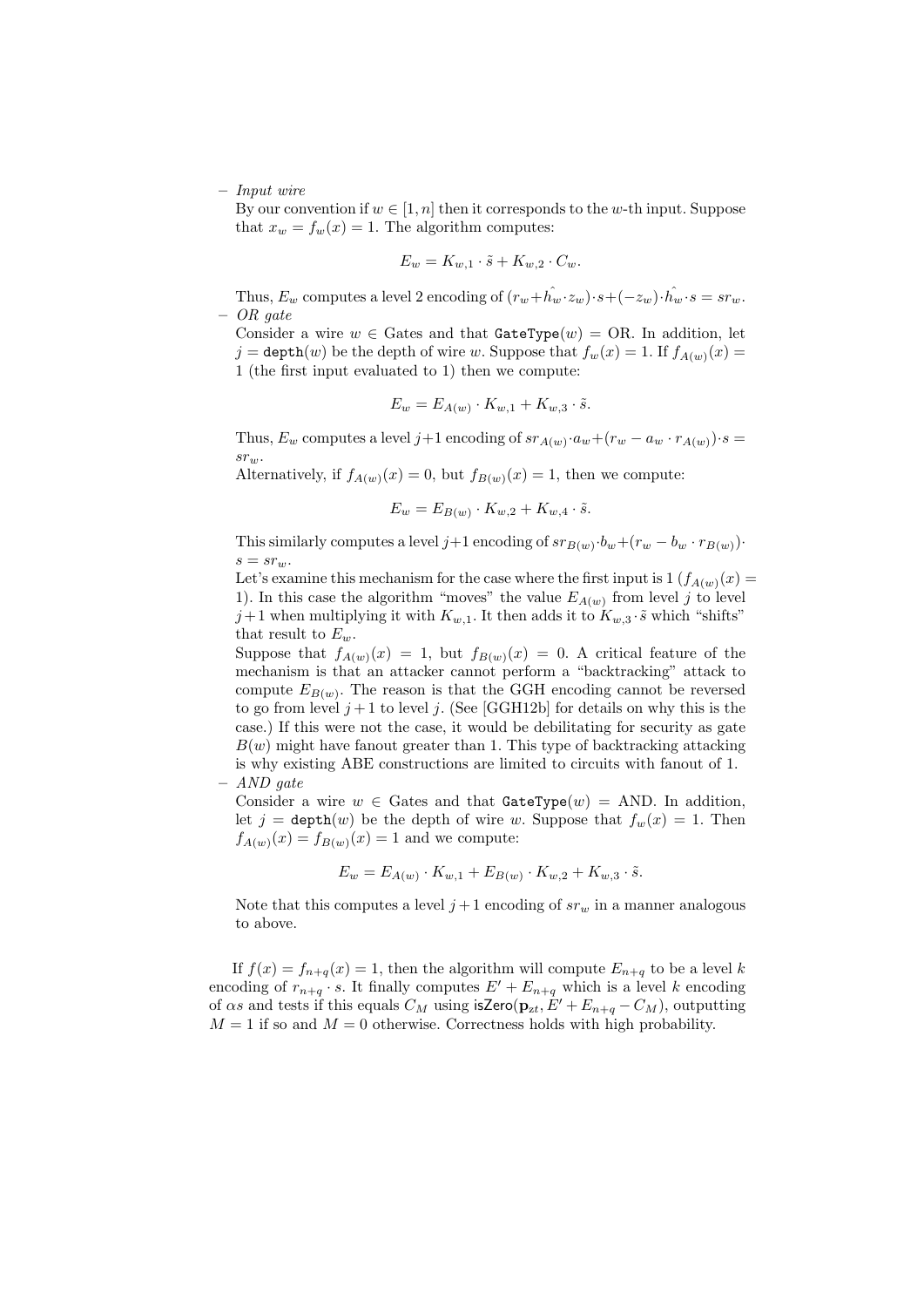A Quick Remark about Message Length. Our encryption algorithm takes as input a single bit message. We can extend this to longer messages using the ext algorithm provided by the GGH encoding (see Section 4.1). We restrict ourselves to single bit messages for clarity of the scheme and proof of security. We postpone the proof itself to the full version [GGH+13b].

# References

- [ABB10] Shweta Agrawal, Dan Boneh, and Xavier Boyen. Efficient lattice (h)ibe in the standard model. In EUROCRYPT, pages 553–572, 2010.
- [ABV<sup>+</sup>12] Shweta Agrawal, Xavier Boyen, Vinod Vaikuntanathan, Panagiotis Voulgaris, and Hoeteck Wee. Functional encryption for threshold functions (or fuzzy ibe) from lattices. In Public Key Cryptography, pages 280–297, 2012.
- [BGN05] Dan Boneh, Eu-Jin Goh, and Kobbi Nissim. Evaluating 2-dnf formulas on ciphertexts. In TCC, pages 325–341, 2005.
- [BHR12] Mihir Bellare, Viet Tung Hoang, and Phillip Rogaway. Foundations of garbled circuits. Cryptology ePrint Archive, Report 2012/265, 2012. http: //eprint.iacr.org/.
- [Boy13] Xavier Boyen. Attribute-based functional encryption on lattices. In TCC, pages 122–142, 2013.
- [BS02] Dan Boneh and Alice Silverberg. Applications of multilinear forms to cryptography. IACR Cryptology ePrint Archive, 2002:80, 2002.
- [BSW06] Dan Boneh, Amit Sahai, and Brent Waters. Fully collusion resistant traitor tracing with short ciphertexts and private keys. In EUROCRYPT, 2006.
- [BSW11] Dan Boneh, Amit Sahai, and Brent Waters. Functional encryption: Definitions and challenges. In TCC, pages 253–273, 2011.
- [CC09] Melissa Chase and Sherman S. M. Chow. Improving privacy and security in multi-authority attribute-based encryption. In ACM Conference on Computer and Communications Security, pages 121–130, 2009.
- [Cha07] Melissa Chase. Multi-authority attribute based encryption. In TCC, pages 515–534, 2007.
- [CHKP10] David Cash, Dennis Hofheinz, Eike Kiltz, and Chris Peikert. Bonsai trees, or how to delegate a lattice basis. In EUROCRYPT, pages 523–552, 2010.
- [GGH12a] Sanjam Garg, Craig Gentry, and Shai Halevi. Attribute-based encryption for circuits from multilinear maps. Manuscript, 2012.
- [GGH12b] Sanjam Garg, Craig Gentry, and Shai Halevi. Candidate multilinear maps from ideal lattices and applications. *IACR Cryptology ePrint Archive*, 2012:610, 2012.
- [GGH13a] Sanjam Garg, Craig Gentry, and Shai Halevi. Candidate multilinear maps from ideal lattices. In EUROCRYPT, pages 1–17, 2013.
- [GGH<sup>+</sup>13b] Sanjam Garg, Craig Gentry, Shai Halevi, Amit Sahai, and Brent Waters. Attribute-based encryption for circuits from multilinear maps. Cryptology ePrint Archive, Report 2013/128, 2013. http://eprint.iacr.org/.
- [GGSW13] Sanjam Garg, Craig Gentry, Amit Sahai, and Brent Waters. Witness encryption and its applications. In STOC, pages 467–476, 2013.
- [GKP<sup>+</sup>13] Shafi Goldwasser, Yael Kalai, Raluca Ada Popa, Vinod Vaikuntanathan, and Nickolai Zeldovich. Succinct functional encryption and applications: Reusable garbled circuits and beyond. In STOC, pages 555–564, 2013.